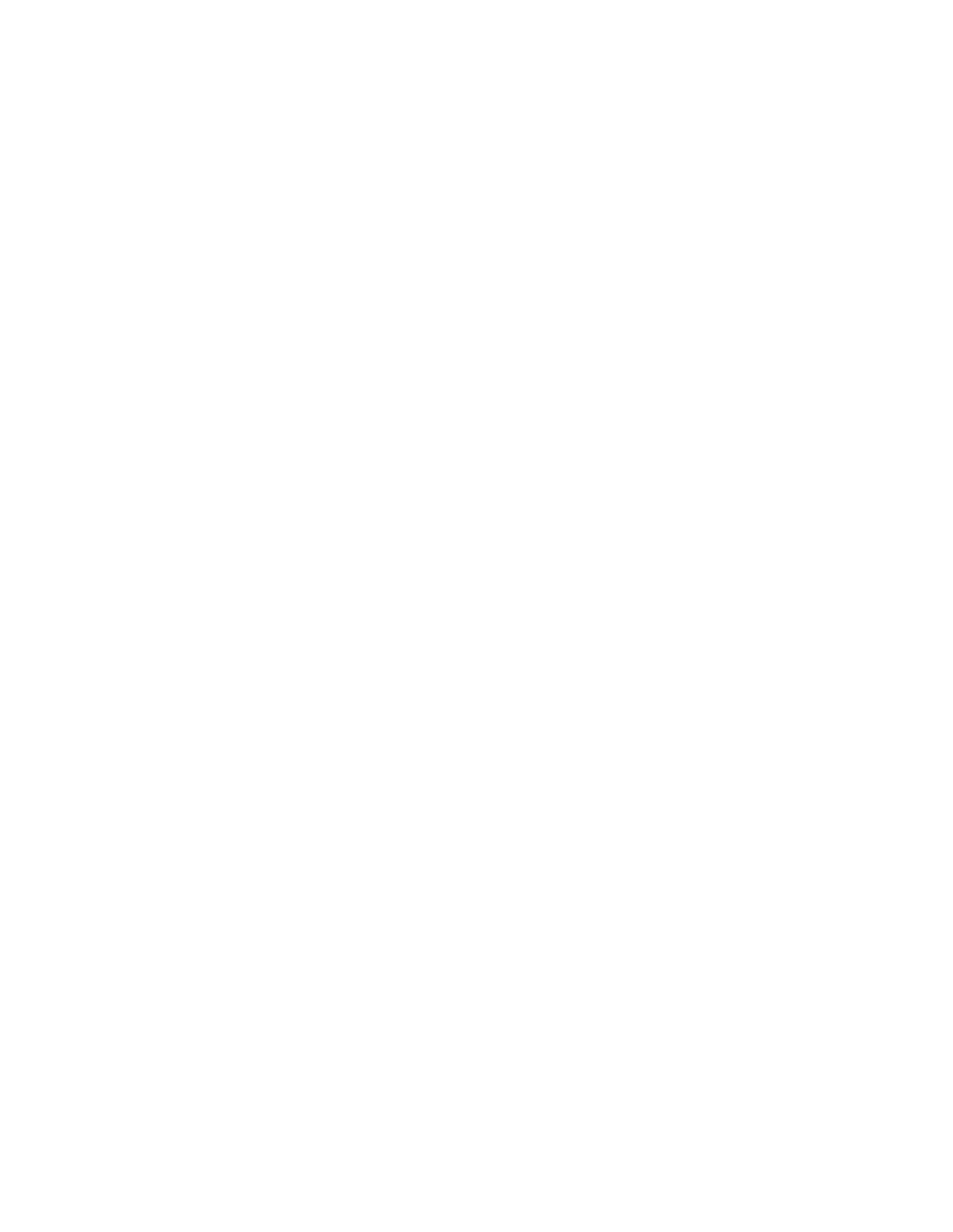# TABLE OF CONTENTS

|                | 10 |
|----------------|----|
|                |    |
|                |    |
|                |    |
|                |    |
| External Costs |    |
|                |    |
|                |    |
|                |    |
|                |    |
|                |    |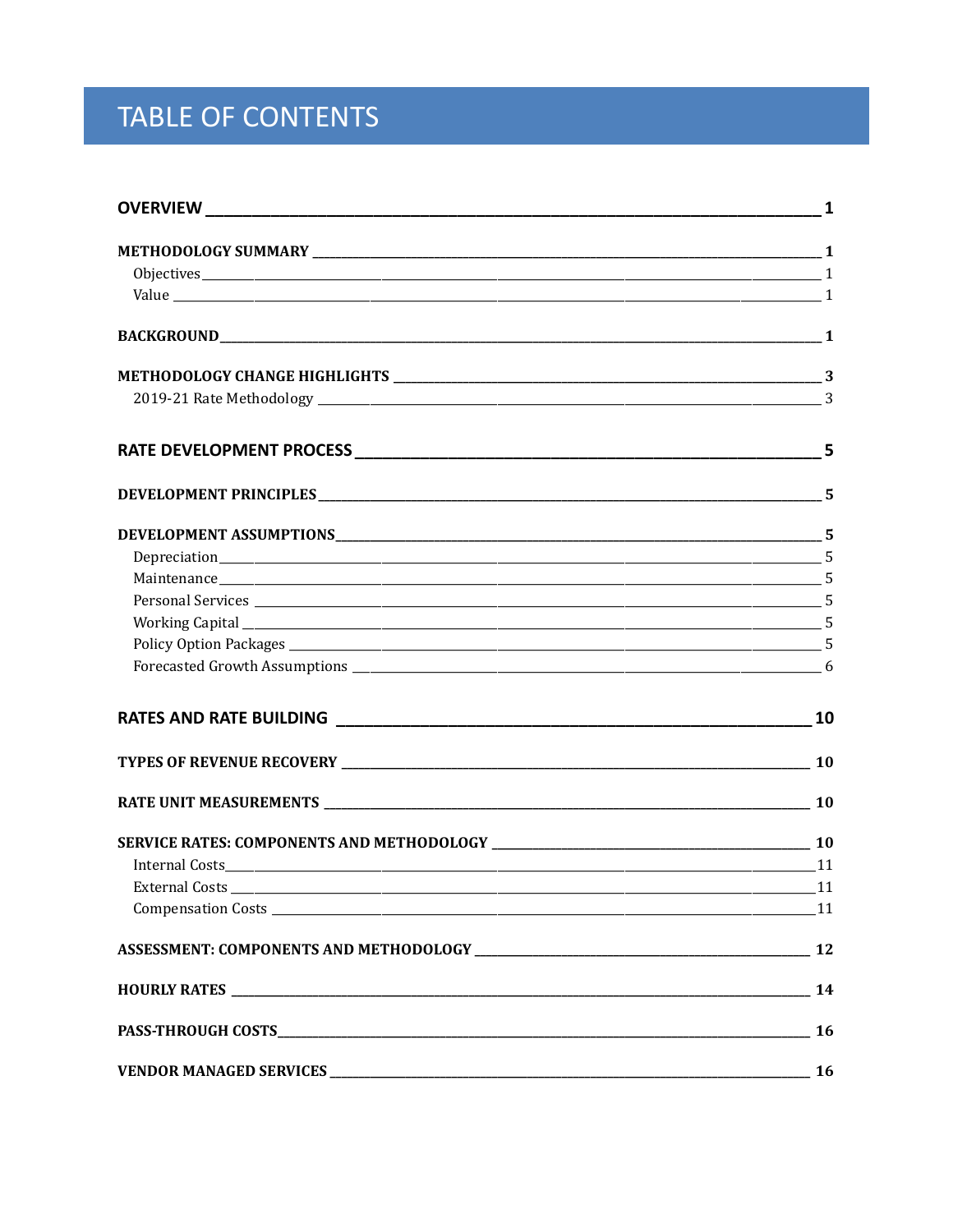# TABLE OF CONTENTS

|                   | 17             |
|-------------------|----------------|
|                   |                |
|                   |                |
|                   |                |
|                   |                |
|                   |                |
|                   |                |
|                   |                |
|                   |                |
|                   |                |
|                   |                |
|                   |                |
|                   |                |
|                   |                |
|                   |                |
|                   | $\frac{31}{2}$ |
|                   |                |
|                   | 31             |
|                   | 32             |
|                   | 36             |
| <b>APPENDIX B</b> | 37             |
| <b>APPENDIX C</b> | 38             |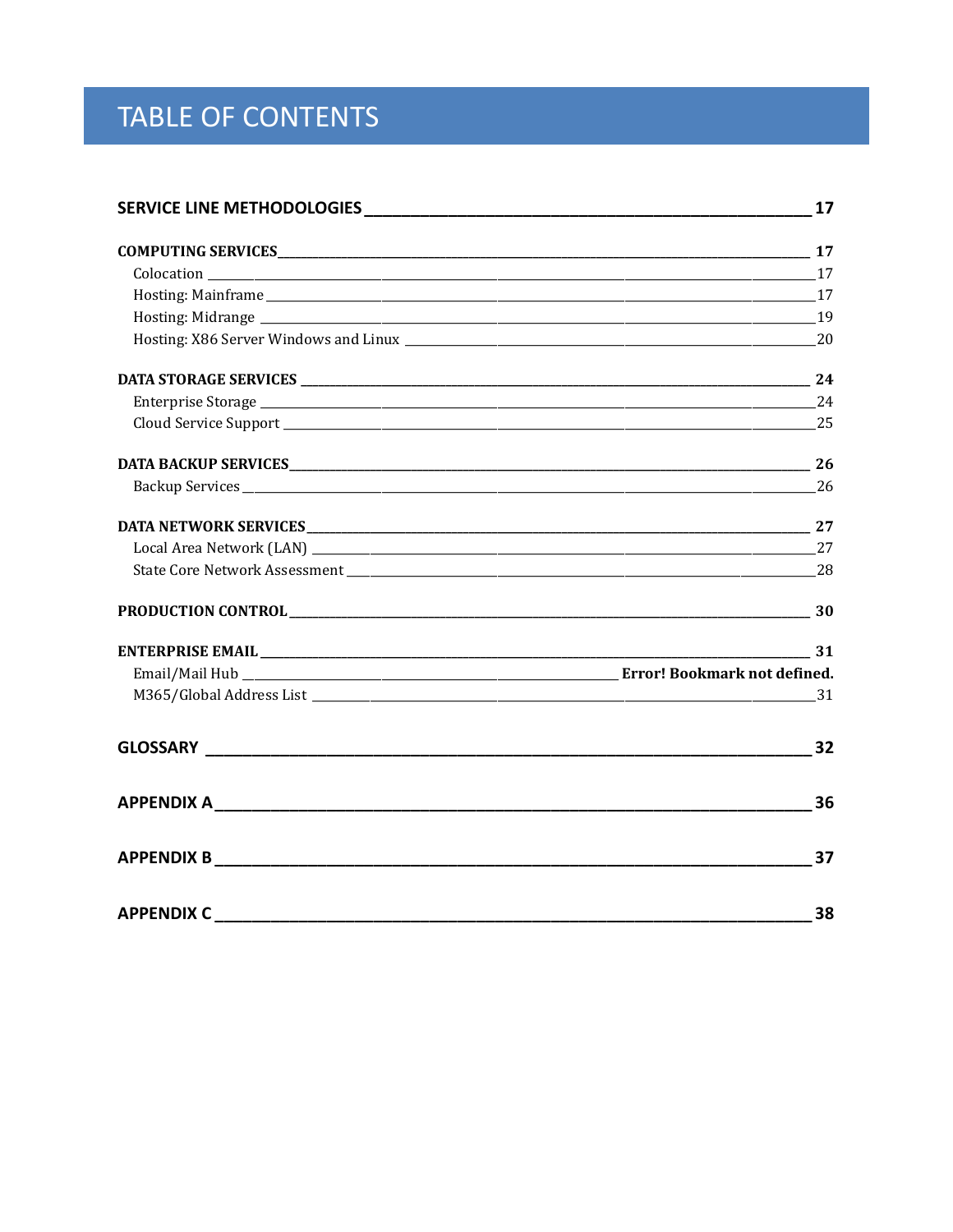# <span id="page-4-0"></span>**OVERVIEW**

# <span id="page-4-1"></span>**METHODOLOGY SUMMARY**

# <span id="page-4-2"></span>**Objectives**

Data Center Services (DCS) uses a rate development process that enables successive refinement of budget planning and rate development. The methodology relies on a cost allocation process that determines what it costs to provide a unit of service. Cost allocation incorporates all fixed and variable costs to determine the total cost of providing a service. Rates are then calculated to recover actual costs for each service offering based on the following objectives:

- 2. Rates represent the true cost of delivering a service.
- 3. Each service line is run as a "business within a business."
- 4. Federal A-87 compliant.
- 5. Forecasting based on historical billing and trending data.
- 6. Transparent rates scrutinized internally and externally.

#### <span id="page-4-3"></span>**Value**

The primary value of cost allocation is for internal purposes to determine business costs and the allocation of these costs to services provided. Costs are initially assigned to business sections then the costs are reallocated through internal sales, reflecting that some DCS sections provide services internally to other DCS sections.

This accounting method also provides for opportunity cost analysis and enables comparison information for decision making when choosing among several closely related options for providing service.

Another major value is that the process provides a vehicle for transparency to the enterprise in how rates are established and what impacts rates.

# <span id="page-4-4"></span>**BACKGROUND**

In the 2005-07 biennium at the inception of DCS (formerly State Data Center), operations were primarily financed by assessments from the original 11 participating agencies based on those agencies' IT budgets. Some additional revenues were rate-generated as DCS absorbed functions that had been part of the Department of Administrative Services (DAS) Information Resources Management Division (IRMD), primarily the General Government Data Center and the Data and Video Services.

By the 2007-09 biennium revenues were rate-based. As the rate model was in its infancy early rates were designed to cover its costs, and adjustments were made as necessary to ensure revenue was adequate to cover expenses. In addition, state voice services, a rate-based service, was transferred to DCS. This model continued through the 2009-11 biennium as DCS continued to refine its rate setting methodology.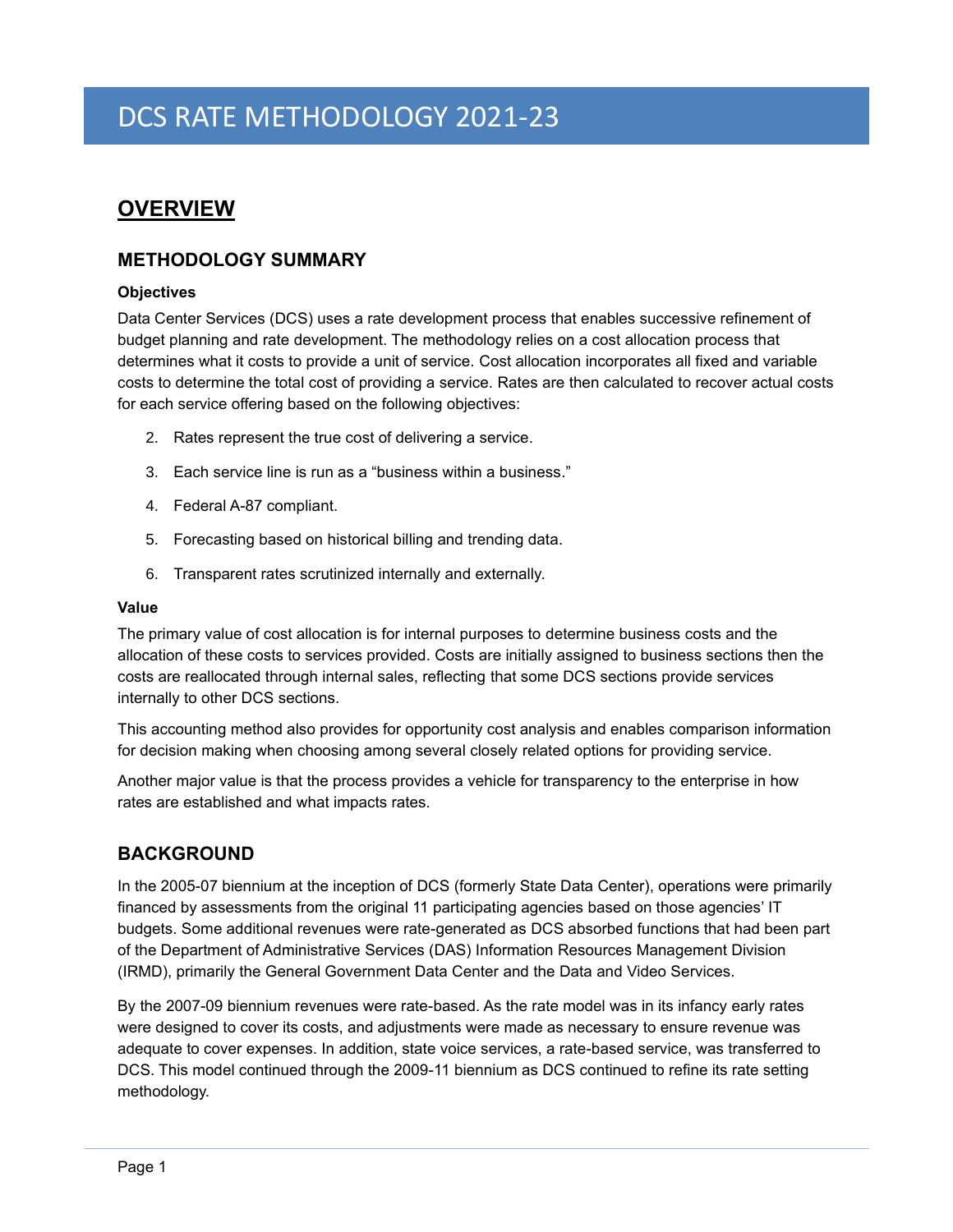In the 2011-13 biennium two major changes affected the DCS rate methodology:

- 1. A full-cost allocation methodology was adopted that would allow better differentiation of costs to services which produced more accurate service-specific rates for the 2013-15 biennium.
- 2. Organizational changes created Enterprise Technology Services (ETS), comprised of ETS and DAS functional units that had been part of other DAS divisions. These functional units of E-Government, Application Delivery Services and the Technology Support Center brought services to the new organization that were a combination of funding methods including embedded employees, assessment, fee-for-service and self-funding.

For the 2013-15 biennium the decision was made to continue the funding models that came to DCS through the reorganization. With the onset of the 2015-17 biennium, revenues were fee-for-service, Pass-Through, and assessment.

In the February 2015 Legislative Session, House Bill 3099 transferred duties, functions and responsibilities related to information resources, information systems, geographic information systems, geographic data, telecommunications, and related services from the DAS Director to the Office of the State Chief Information Officer (OSCIO). Under the direction of the OSCIO, DCS underwent a reorganization transferring Security functions and staff to the Enterprise Security Office (ESO) and the Voice vendor provided service solution, Geospatial and E-Government into newly formed Enterprise Shared Services (ESS). Application Delivery Services and the Technology Support Center were transferred back to DAS Chief Information Office (CIO).

In the February 2016 Legislative Session, additional functions and staff were transferred from DCS. Billing, Budget, and Finance staff transferred to DAS Business Services (DBS) and DAS Shared Financial Services (SFS). With this change, the responsibilities, creation, calculation, and distribution of rates were transferred to DBS.

During 2017-19 several operational changes took place that may impact rates, assessment, and/or billing in 2019-21:

- 1. Process changes were implemented to move Telecom and Network Pass-Through in the direction of direct billing. This would provide for the vendor to invoice the customer directly. It is estimated that most Network customers will be fully converted by the end of 2017-19. Telecom Pass-Through is currently still under review. Placeholders for the Telecommunications Customer Premises Equipment and Related Services contract (TC PERS) and Managed Enterprise Services for \$1.1 million and \$800,000 respectively are included in the rate model, non-specific to any customers.
- 2. Approval was granted to transfer accounts payable and billing functions and staff back to DCS effective July 1, 2019. The cost for these functions and staff will become part of the administrative overhead assessment.
- 3. DBS and DCS evaluated and re-balanced the DCS budget. This allowed for DCS to align the existing budget with the actual expenditures in each program. This re-balance was overall a net zero impact to its budget.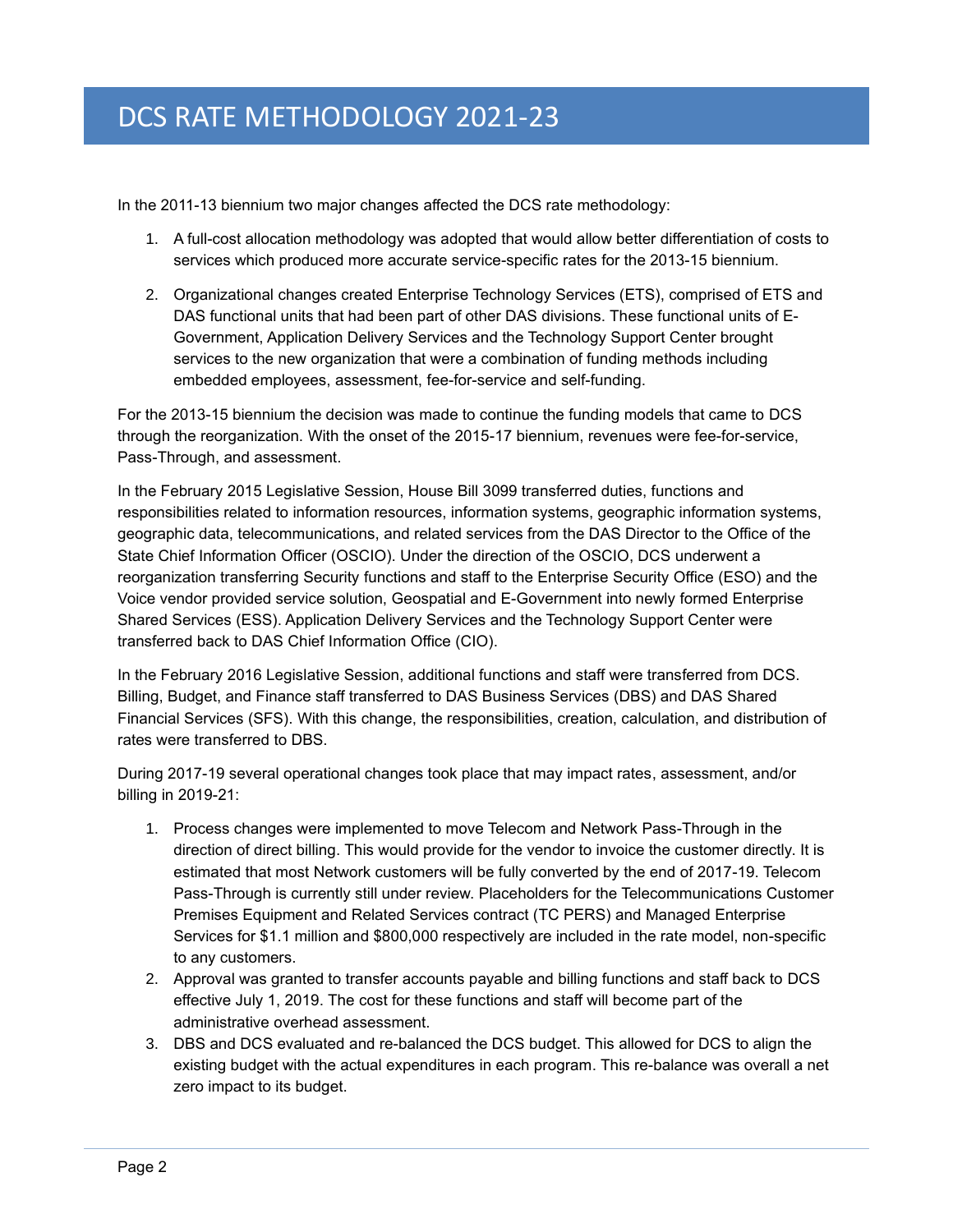In 2019-21 ETS was renamed to Data Center Services (DCS) and continues to use the full-cost allocation methodology for calculating rates for revenue recovery. A couple of items that could impact DCS rates in the future include:

- 1. SB 5502 which is DAS' budget bill, requires OSCIO to migrate all Executive Branch agencies to an OSCIO managed and secured Enterprise Office 365 system by July 18, 2021.
- 2. DAS introduced an updated statewide policy for use of cloud services. The long-term impact to the DCS rates and operations are speculative currently.
- 3. The state of Oregon began migration to a new phone system(s) that will no longer be managed or billed by DCS.

# <span id="page-6-0"></span>**METHODOLOGY CHANGE HIGHLIGHTS**

### <span id="page-6-1"></span>**2019-21 Rate Methodology**

- 1. Office 365 Migration.
- 2. New Colocation Service.
- 3. Combined mainframe storage with Enterprise storage and discontinued billing for local attached storage. The local attached storage is being re-visited for remote sites for 2021-23.
- 4. New vendor managed voice services managed by OSCIO. Customers migrated off the CenturyLink contract. Some Pass-Through may still exist in 2019-21 for Long Distance, Conference Calling, and Toll-Free Numbers until the expiration of the contract extension on July 19, 2020.
- 5. Discontinued network 5% fee for Pass-Through administration, July 2018.
- 6. Production Control support services moved from charge for service to assessment.
- 7. Converted Mainframe Disaster Recovery Test Day from a charge for service to Pass-Through for the site license and billable hours for set-up and tear down.
- 8. Midrange methodology changes to align with X86 server methodology:
	- a. Combined WebSphere and WebLogic into one service: Application Server Service.
	- b. Converted the billable unit for System Utilization/iSeries/UNIX from a Resource Unit to server core and memory.
	- c. Converted the billable unit for DBMS Services from a Resource Unit to server core.
- 9. Labor for service delivery of unsupported systems, for example Windows 2003, will be billable.
- 10. X86 SQL Maintenance: Change unit from GB SQL Server Memory to Server Core.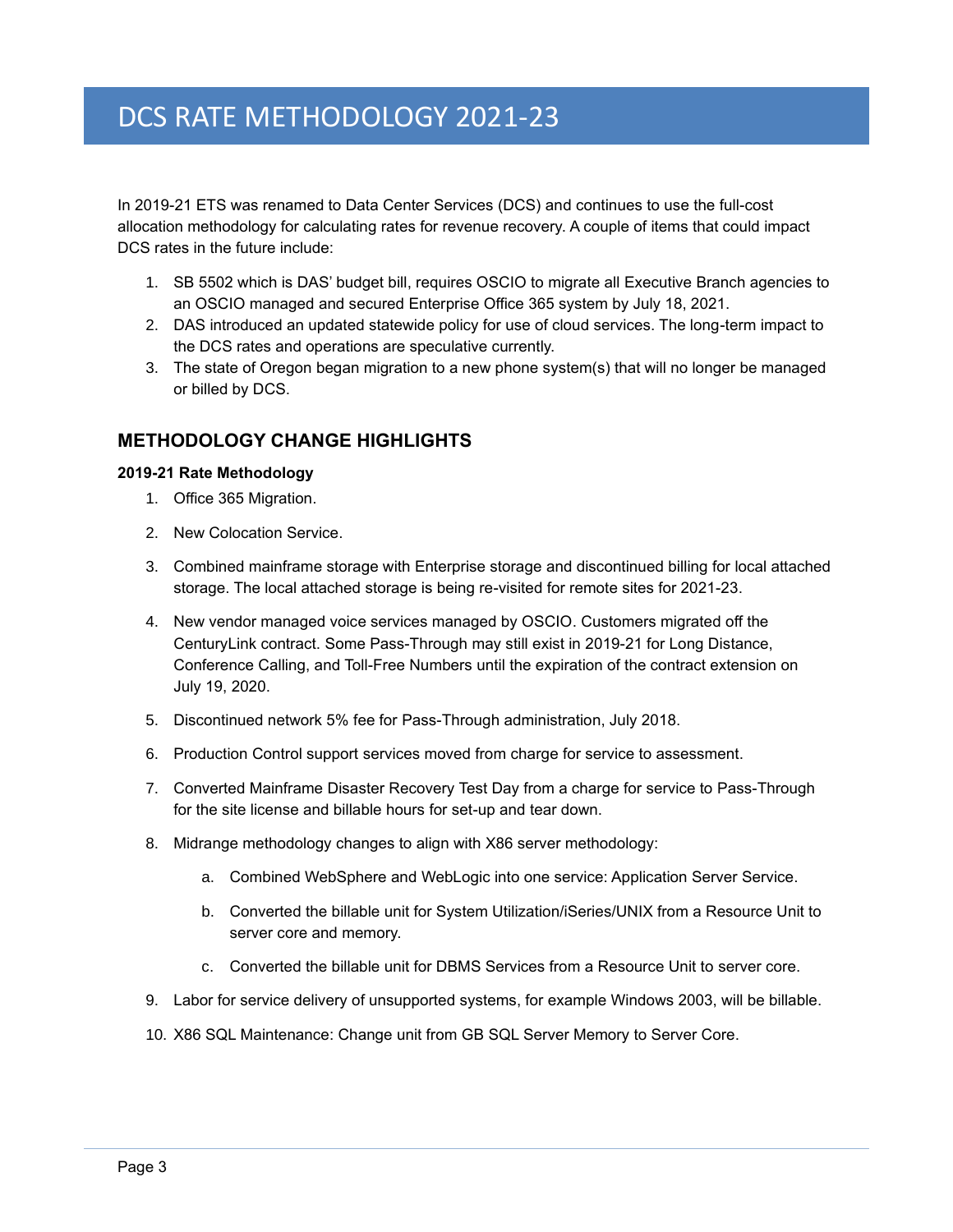# **2021-23 Rate Methodology:**

DCS plans to continue the full-cost allocation methodology. No other significant changes are anticipated except the AT&T and CenturyLink (now Lumen) contracts have been extended for remaining voice services.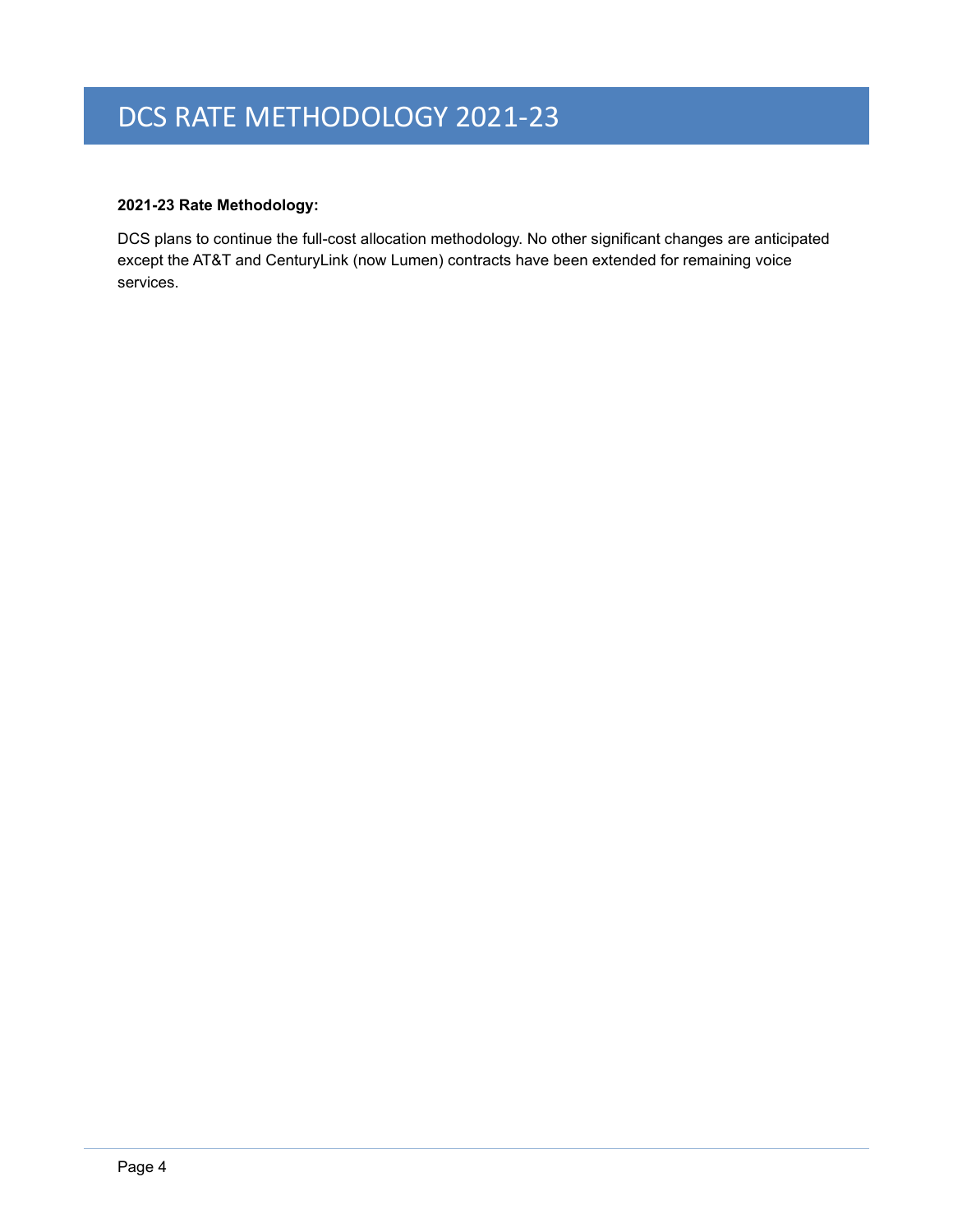# <span id="page-8-0"></span>**RATE DEVELOPMENT PROCESS**

# <span id="page-8-1"></span>**DEVELOPMENT PRINCIPLES**

- 1. The methodology uses cost and usage forecasts to determine rates. Forecasts rely heavily on historical trends that may be offset by other information not reflected in history.
- 2. Rates are identified in terms of billable units. The billable unit is the metric used to measure how the service is consumed and varies with the service provided. The explanation of the methodology in the "Service Line Methodologies" section of this document describes the reason for the metric used for that service.
- 3. Rates are based on a per unit cost, with a fundamental equation of:

Rate per Billable Unit  $=$  Total Cost of Service Number of Forecast Billable Units

# <span id="page-8-2"></span>**DEVELOPMENT ASSUMPTIONS**

### <span id="page-8-3"></span>**Depreciation**

Per Federal A-87 Guidelines, depreciation on current assets is built into rates in addition to estimated depreciation for forecasted capital purchases.

#### <span id="page-8-4"></span>**Maintenance**

Five percent annual increase is used for maintenance renewals cost projections.

# <span id="page-8-5"></span>**Personal Services**

Personal services projections are based on DAS guidelines for forecasting personnel costs.

# <span id="page-8-6"></span>**Working Capital**

Thirty days working capital has been built into service rates and assessment.

#### <span id="page-8-7"></span>**Policy Option Packages**

Policy Option Packages (POP) submitted by DCS is incorporated in the preliminary rates plus Pass-Through. This allows the impact of the POP to be included in the preliminary DAS Price List of Goods and Services for each state agency to use in preparing their preliminary budgets.

If a POP is denied or withdrawn, rates will be adjusted.

POPs submitted for the 2021-23 biennium that have a potential impact on DCS rates:

• POP #131-Colocation Service: The purpose of the package is to continue the expansion of the new Co-location Service at the Oregon State Data Center (SDC). This service enables existing agency facilities to increase their recovery resiliency and utilize services not currently available in their own data center. This will also increase utilization of the SDC as a shared resource, avoiding agency specific infrastructure upgrades or relocating to a more costly third-party data center space. Establishes two full-time limited duration positions.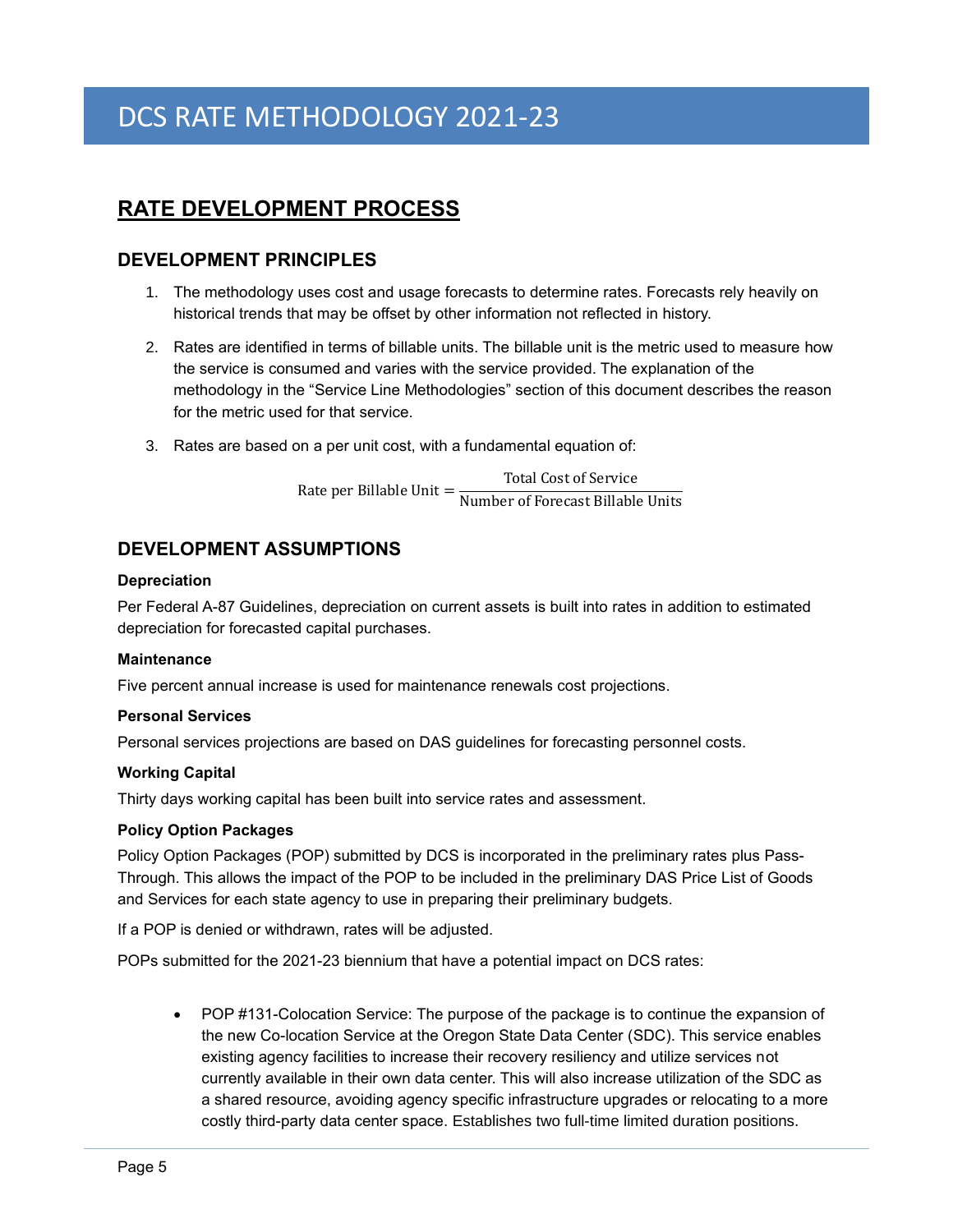- POP #127-DCS Lifecycle Replacement: The purpose of this package is to continue providing the Data Center Services' (DCS) computing, storage, backup, and network services by establishing sufficient funding necessary to comply with the 5-year lifecycle replacement plan of the hardware and software. Equipment over 5 years or past 'end of life' by the vendor results in higher rates of failure negatively impacting agency operations and ultimately the delivery of services to citizens. Inclusion of replacing mission critical tools that have surpassed the end of their useable life and are no longer supported was also necessary to ensure the services are monitored.
- POP #132-Disaster Recovery: The purpose of this package is to create a resilient site to ensure stability and reliability in the architecture for production systems and enable continuous agency operations. A resilient site offers availability of systems should the primary data center become unavailable. The resilient site would provide agencies the capability of utilizing a second physical location for computing systems to operate and prevent service interruptions from both planned and unplanned outages. Included three fulltime permanent positions.

# <span id="page-9-0"></span>**Forecasted Growth Assumptions**

- 1. 24 months of computing and storage usage data were compiled from the billing system for each customer for the 2017-19 biennium. Customers were divided into two cohorts, Cohort A and Cohort B (See Appendix C). Both cohorts were provided a response period to provide their forecasted usage if they could provide a defensible explanation for growth.
	- a. Face to face meetings were conducted with each of the Cohort A customers to analyze and develop forecasts for 2021-23. 24-month usage charts for each service including annual growth rates, recommended forecast, and methodology were provided.
	- b. Cohort B customers were provided the 24 months of usage data including minimum and maximum usage, biennium growth rate, and a suggested 2021-23 forecast with methodology.
- 2. Management estimates were used in some instances. These estimates were based on other information that the manager had relating to the service environment, the customer base, and future developments.
- 3. SQL based off actual usage.
- 4. If no feedback was received by a customer, the default forecasting methods below were used.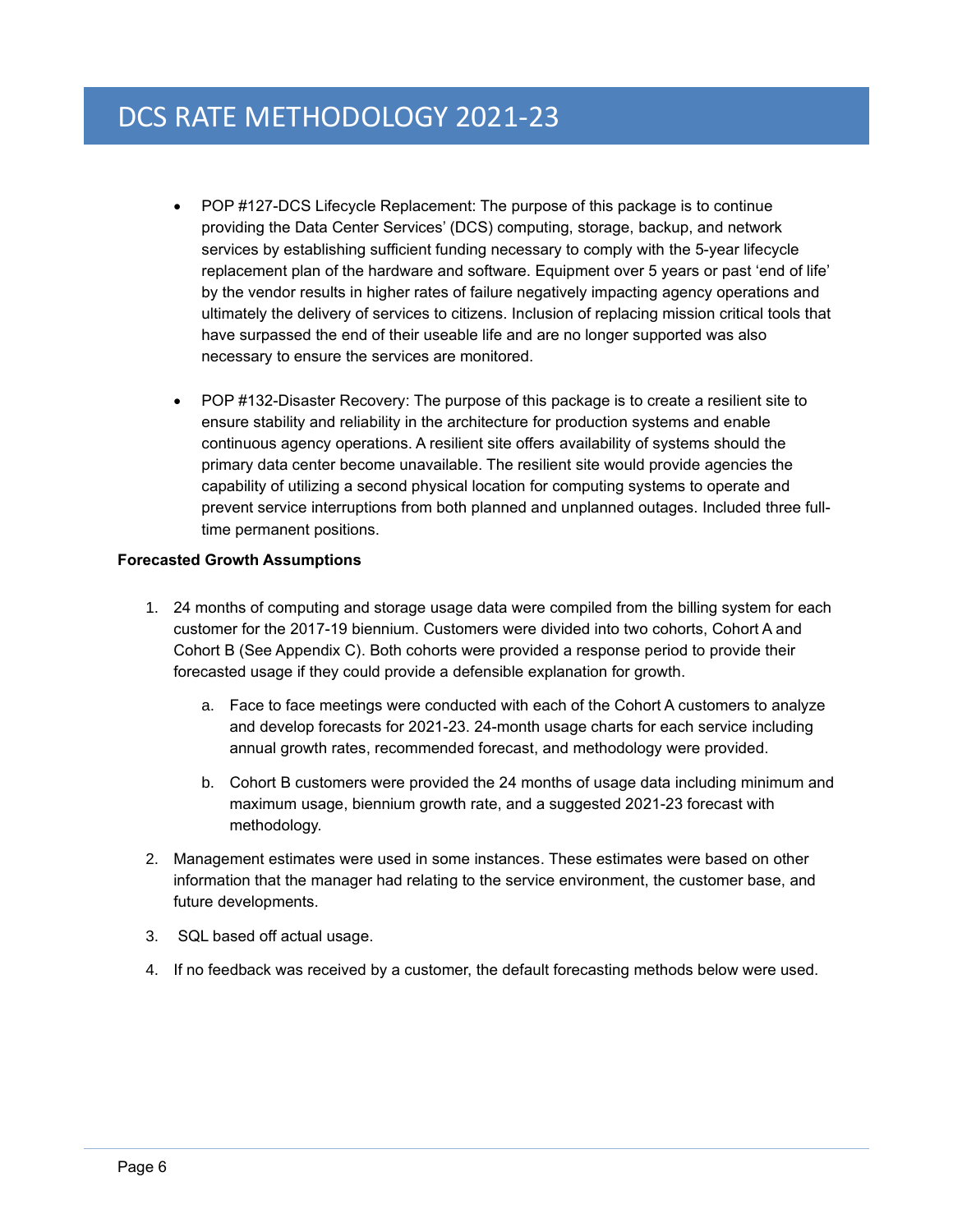# **X86 Systems Server**

| <b>Service Offering</b>   | <b>Default Forecasting Method</b> |
|---------------------------|-----------------------------------|
| <b>Appliance Hosting</b>  | June 2019, no growth.             |
| <b>CPU Resource</b>       | June 2019, no growth              |
| <b>Memory Resource</b>    | June 2019, no growth              |
| Server Instance           | June 2019, no growth              |
| <b>Server Clustering</b>  | December 2019, no growth          |
| <b>MS SQL Maintenance</b> | April 2019, no growth             |

# **Mainframe**

| <b>Service Offering</b> | <b>Default Forecasting Method</b>  |
|-------------------------|------------------------------------|
| <b>Batch Processing</b> | 2017-19 monthly average, no growth |
| <b>TSO Processing</b>   | June 2019, no growth               |
| <b>CICS Processing</b>  | 2017-19 monthly average, no growth |
| DB2 Processing          | 2017-19 monthly average, no growth |
| zVM Guest Instance      | 2017-19 monthly average, no growth |

# **Midrange**

| <b>Service Offering</b>                         | <b>Default Forecasting Method</b>               |
|-------------------------------------------------|-------------------------------------------------|
| <b>Application Server Service</b>               | June 2017, no growth or 2017-19 monthly average |
| DBMS Service, DB2 on UNIX and Oracle<br>on UNIX | Per program manager on 4/7/2019, no growth      |
| Secure File Transfer Service, UNIX              | June 2019, no growth                            |
| System CPU                                      | Per program manager 4/7/2019, no growth         |
| <b>System Memory</b>                            | Per program manager 4/7/2019, no growth         |
| Virtual Operating System Service, iSeries       | Per program manager 4/7/2019, no growth         |
| Virtual Operating System Service, UNIX          | Per program manager 4/7/2019, no growth         |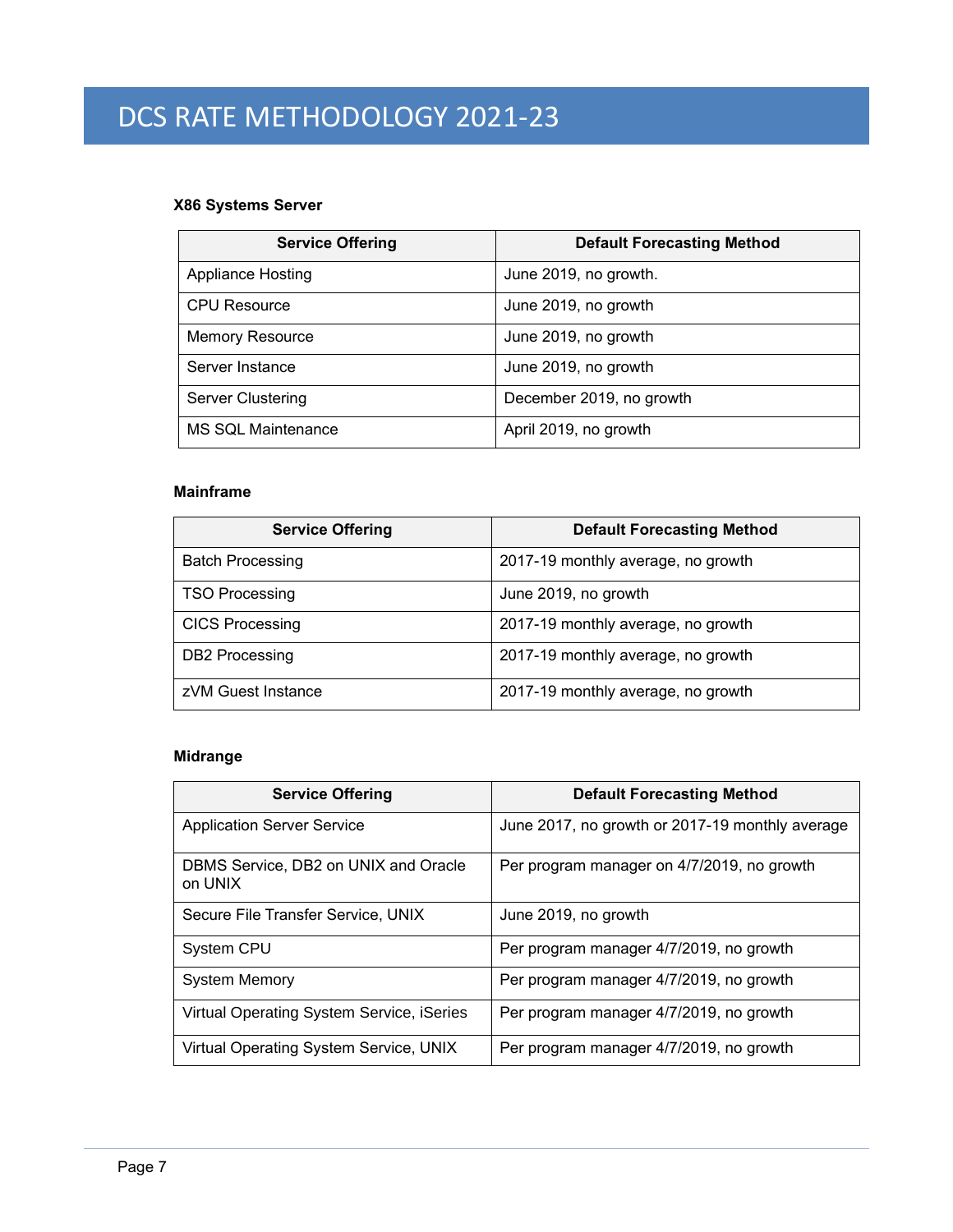# **Data Storage**

| <b>Service Offering</b>                            | <b>Default Forecasting Method</b> |
|----------------------------------------------------|-----------------------------------|
| Enterprise Storage (Includes Mainframe<br>Storage) | June 2019, no growth              |

# **Backup**

|        | <b>Service Offering</b> | <b>Default Forecasting Method</b>               |
|--------|-------------------------|-------------------------------------------------|
| Backup |                         | June 2019 or 2017-19 monthly average, no growth |

# **Network Services**

| <b>Service Offering</b>  | <b>Default Forecasting Method</b> |
|--------------------------|-----------------------------------|
| LAN                      | June 2019, no growth              |
| <b>Wireless Services</b> | June 2019, no growth              |
| Fiberstrand              | June 2019, no growth              |

# **Enterprise Email**

| <b>Service Offering</b> | <b>Default Forecasting Method</b> |
|-------------------------|-----------------------------------|
| Office 365              | June 2019, no growth              |
| Mail Hub                | June 2019, no growth              |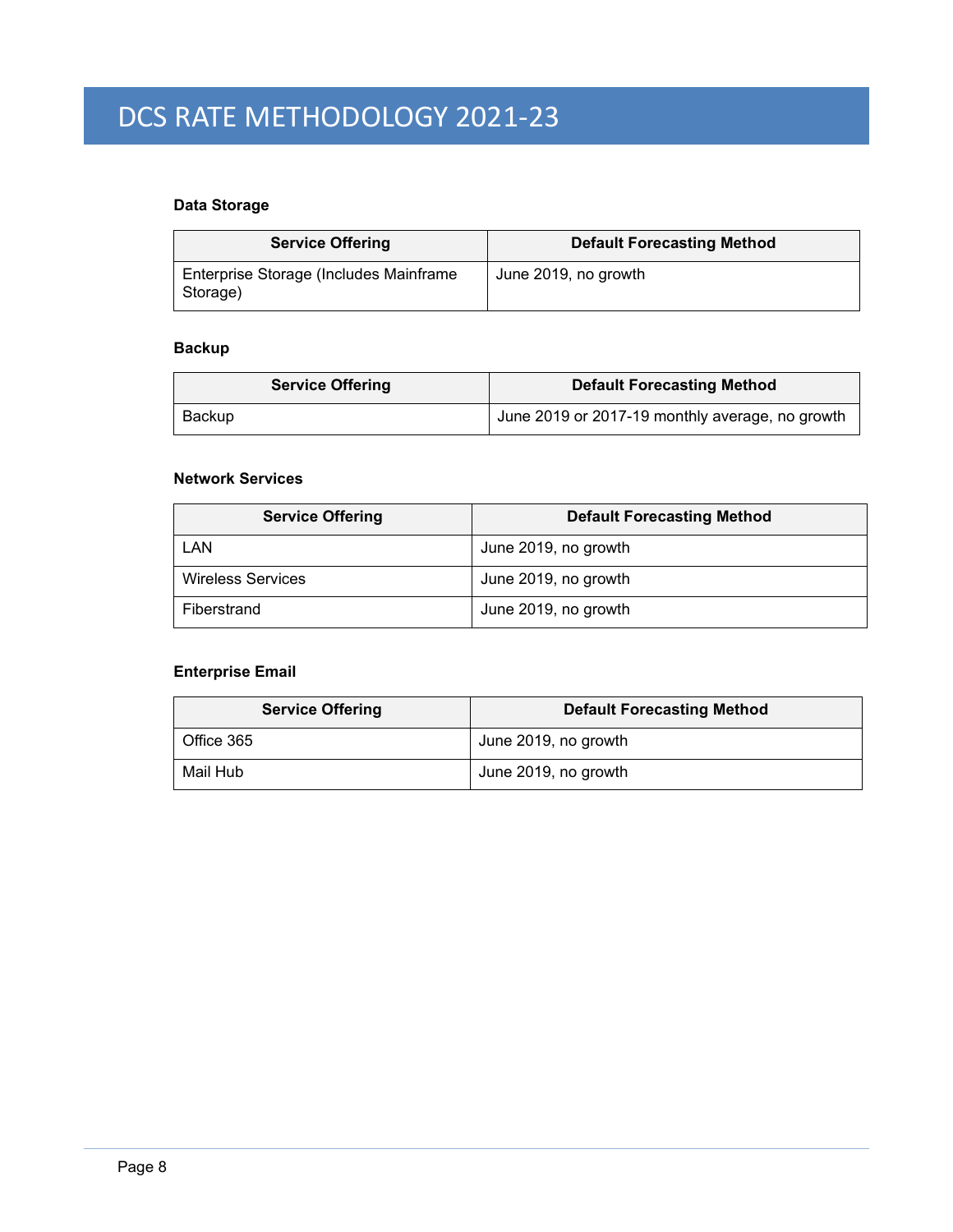# **Pass-Through**

| <b>Service Offering</b>                       | <b>Default Forecasting Method</b>                                     |
|-----------------------------------------------|-----------------------------------------------------------------------|
| Pass-Through, X86 software                    | 2017-19 Dollars Billed w/3.8% Standard Inflation +<br>SHI 2% VCAF fee |
| Pass-Through, Midrange software               | 2017-19 Dollars Billed w/3.8% Standard Inflation +<br>SHI 2% VCAF fee |
| Pass-Through, Mainframe software              | 2017-19 Dollars Billed w/3.8% Standard Inflation +<br>SHI 2% VCAF fee |
| Pass-Through, Storage software                | 2017-19 Dollars Billed w/3.8% Standard Inflation                      |
| Pass-Through, Service Operations SSL<br>Certs | July 2017 – February 2019, budget provided by<br>program manager      |
| Pass-Through, Disaster Recovery               | 2017-19 Dollars Billed w/3.8% Standard Inflation                      |
| Pass-Through, Network                         | 2017-19 Domain Registrations only                                     |
| Pass-Through Voice                            | October 2019 customer usage w/3.8% Standard<br>Inflation              |

# **Other**

| <b>Service Offering</b> | <b>Default Forecasting Method</b> |
|-------------------------|-----------------------------------|
| Colocation              | September 2019 customer usage     |
| <b>Billable Hours</b>   | 2017-19, no growth                |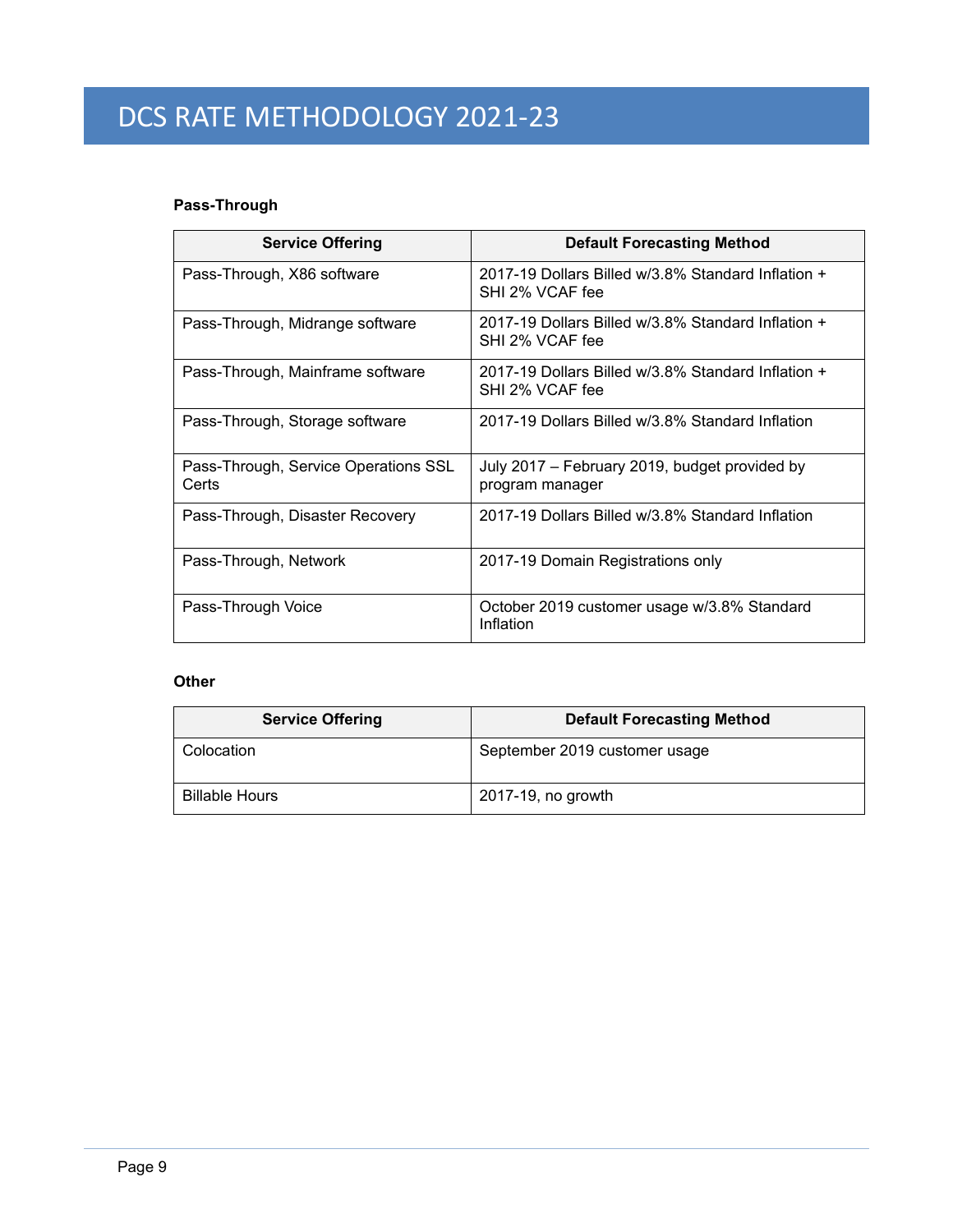# <span id="page-13-0"></span>**RATES AND RATE BUILDING**

# <span id="page-13-1"></span>**TYPES OF REVENUE RECOVERY**

Four basic recovery types are used:

- 1. Service Rate
- 2. Assessment
- 3. Hourly Rate
- 4. Pass-Through

# <span id="page-13-2"></span>**RATE UNIT MEASUREMENTS**

Rates are applied in five different ways, depending on the service provided:

- 1. Standard monthly rate per unit: Representing a unit of service that the customer has requested. These rates represent services such as a server instance, or allocated storage and generally remain static unless the customer requests a change.
- 2. Volume usage per month: Representing services that are based on a variable volume of usage, and the usage is measured at a given point of time in the month. These rates typically apply to services such as backup.
- 3. Cumulative usage: Representing services that are based on actual usage throughout a month. These rates are typically system usage such as a Central Processing Unit (CPU) minute.
- 4. Hourly: Representing the use of IT professional services and applied at an hourly rate of staff time used. See Hourly Rates section for more information.
- 5. Pass-Through: Representing services that the cost to DCS is passed directly through to the customer. See the Pass-Through section for more information.

# <span id="page-13-3"></span>**SERVICE RATES: COMPONENTS AND METHODOLOGY**

Service rates are a fixed charge per unit of quantity. These rates are applied to DCS services which are billable. Each service offering has a unique unit and rate (cost per unit).

DCS uses a service build-up cost model to calculate its rates. The cost of each service provided to the state includes the costs of component services required to deliver it.

There are three basic components to a service rate:

- 1. Internal Costs
- 2. External Costs
- 3. Compensation Costs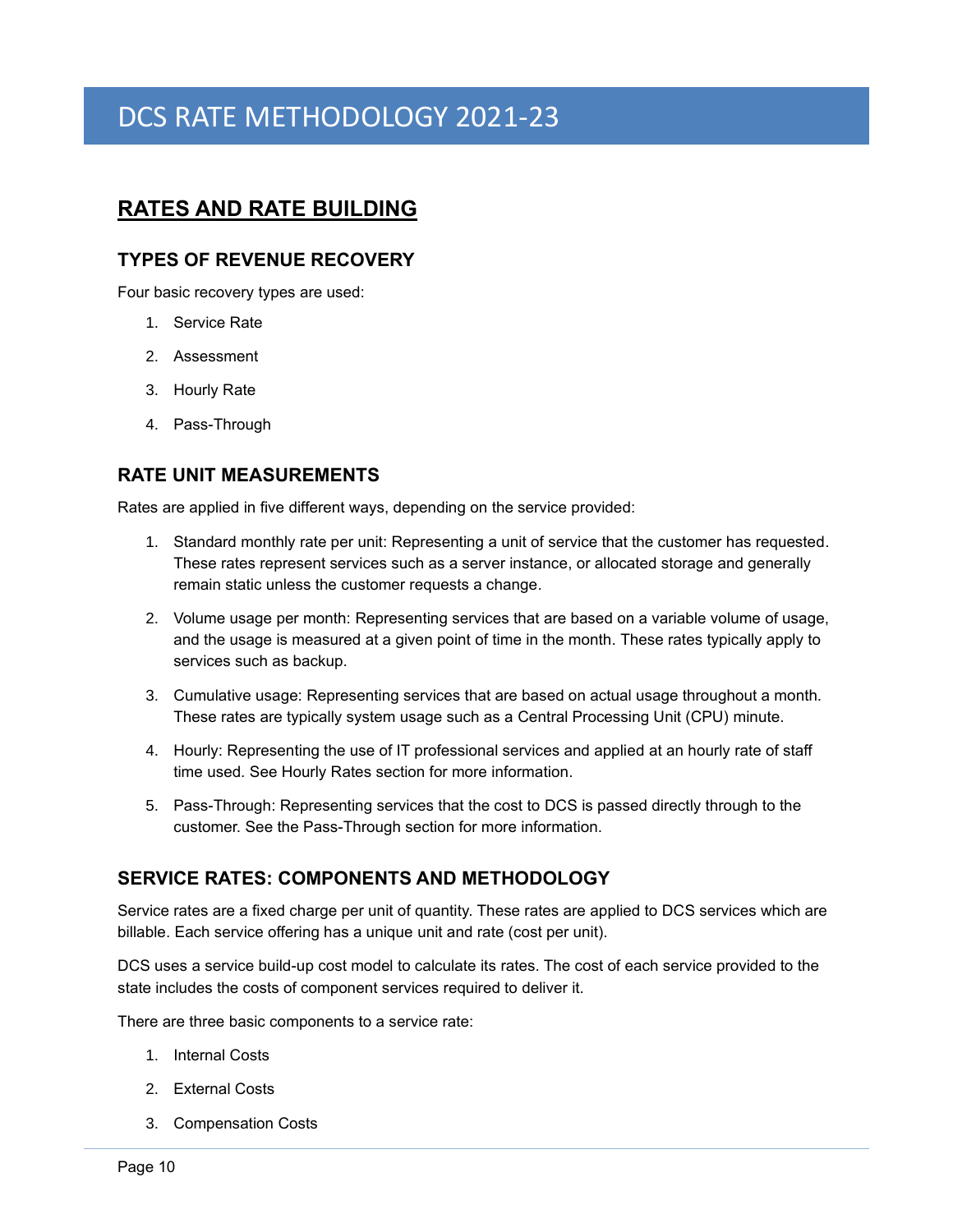# <span id="page-14-0"></span>**Internal Costs**

Internal costs are generated by one DCS service to support another DCS service. These costs are generally staff hours or use of products or services. A prime example of this type of cost is Server services include X86 Infrastructure staff support. Similarly, all programs requiring the use of a server and storage to run their applications for operating tools are charged for the use of these resources.

Some internal costs are applied only to a specific project. Some internal costs are applied only to a specific DCS service line. They may be apportioned into all the services of the service line, or just to a specific service offering.

### <span id="page-14-1"></span>**External Costs**

External costs are those costs paid to vendors or other state charges. Examples include professional services, facilities, utilities, telecom, supplies, training, travel, licensing, maintenance, depreciation, and interest on capital-owned assets.

Some external costs are applied to a single project (direct costs). Most are indirect and apportioned over multiple (or all) projects/services within DCS service line.

Indirect costs are those which are apportioned to multiple services. All indirect costs (Internal and External) are apportioned onto projects/services in proportion to the direct costs of each receiving service.

### <span id="page-14-2"></span>**Compensation Costs**

The cost of staff hours is built into the service rates.

First, "unbillable time" for necessary sustenance activities (such as holidays, personal leave, training, and process improvements) is set aside. A standard template based on the staff type is used for each service line. Below is a sample of a Represented Non-Exempt employee type:

| Work hours per biennium                        | 4160   | 40-hour x 52-week x 2 years                                 |
|------------------------------------------------|--------|-------------------------------------------------------------|
| Less holidays                                  | - 160  | 10 days per year x 2 years                                  |
| Less vacation                                  | $-240$ | 10 hours per month x 2 years after 5 years<br>employment    |
| Less sick leave                                | $-162$ | 6.75 hours x 24 months                                      |
| Less personal/governor days                    | -64    | 4 days per year x 2 years                                   |
| Less training/professional<br>development time | -64    | Minimum goal per DAS policy 107-04-010 10<br>hours per year |
| Biennial hours at work                         | 3470   | 4160 hours minus 666 hours                                  |
| Estimated # of days                            | 434    | 3470 hours/8 hours/day                                      |
| Less paid break time                           | 217    | .5 hours/day x 434 days                                     |
| Staff meetings                                 | $-120$ | 5 hours/month                                               |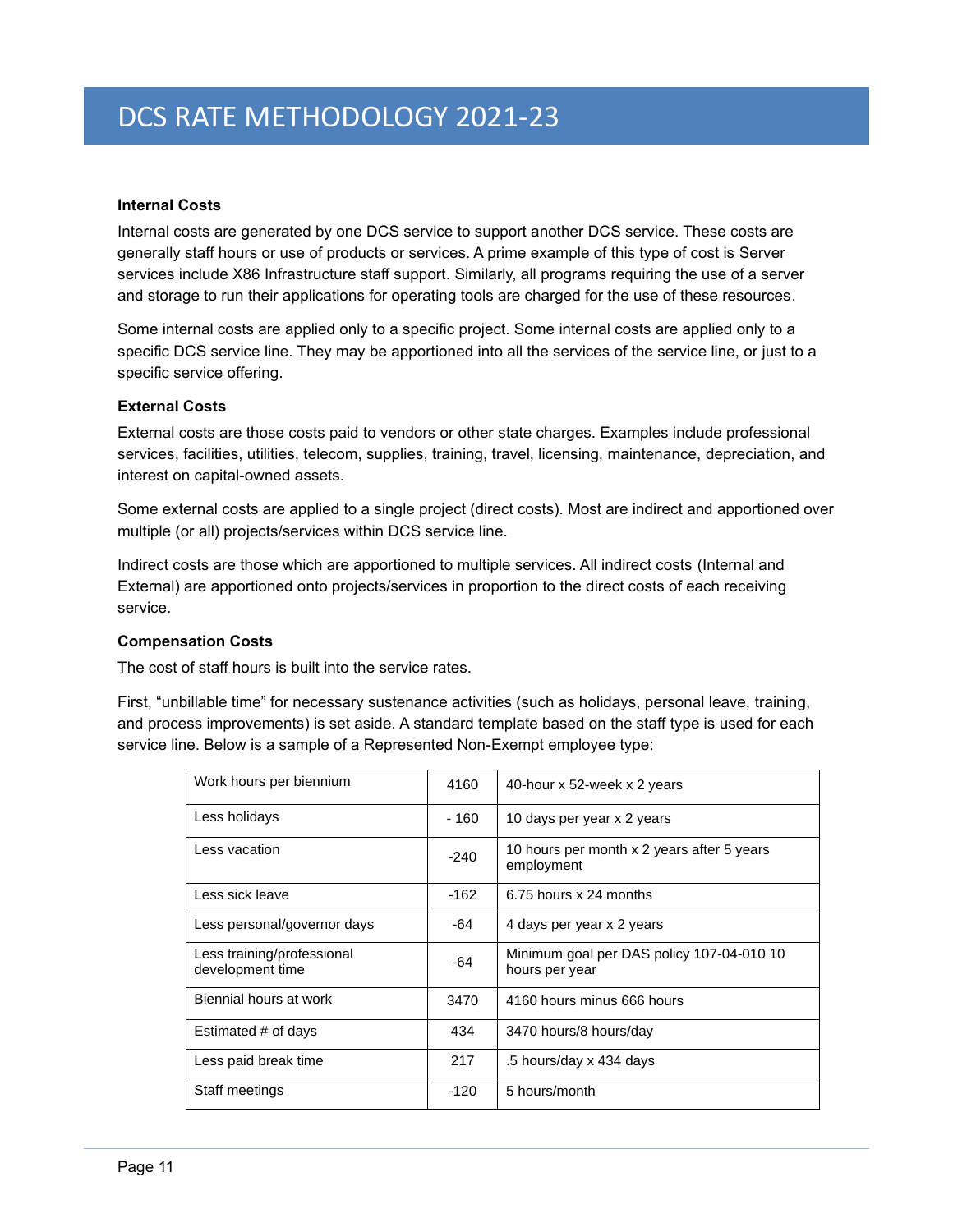| Administrative time               | $-240$ | 10 hours/month                            |
|-----------------------------------|--------|-------------------------------------------|
| Being supervised                  | $-48$  | 2 hours/month                             |
| Product research & development    | $-52$  | 26 hours/year                             |
| Business continuity planning      | $-24$  | 1 hour/month                              |
| <b>Business development</b>       | $-104$ | 52 hours/year                             |
| Business procedure development    | $-24$  | 1 hour/month                              |
| Post project reviews              | -6     | 3 hours/year                              |
| <b>Audits</b>                     | $-12$  | 1 hour/month                              |
| Biennial hours available for work | 2623   | 3470 Biennial hours at work (-) minus 217 |

The total compensation cost within a service line is divided by the remaining "billable" hours to calculate a compensation cost per billable hour. This represents a blended average of the various employees and any staff augmentation contractors in that group, so that all customers are treated equitably (i.e., no one pays more for the same service just because DCS chose to fulfill it with contractors).

Billable hours (and hence compensation costs) are assigned to the services.

Hours may be estimated for a specific project.

Alternatively, for many services, the total hours required to manage and deliver the service are apportioned to all the customers of the service based on forecasted units (volume) consumed by each customer. Hours are applied to services using one of the following methods:

- 1. Hours per unit
- 2. Total hours spread across all forecasted units
- 3. Percent of total hours by headcount

# <span id="page-15-0"></span>**ASSESSMENT: COMPONENTS AND METHODOLOGY**

The intent of the assessment is to fund the fixed costs related to operating and maintaining the State's core infrastructure and enterprise services.

The spread of the 2019-21 Assessment Model is the standard DAS model (Flat Assessment times Agency FTE).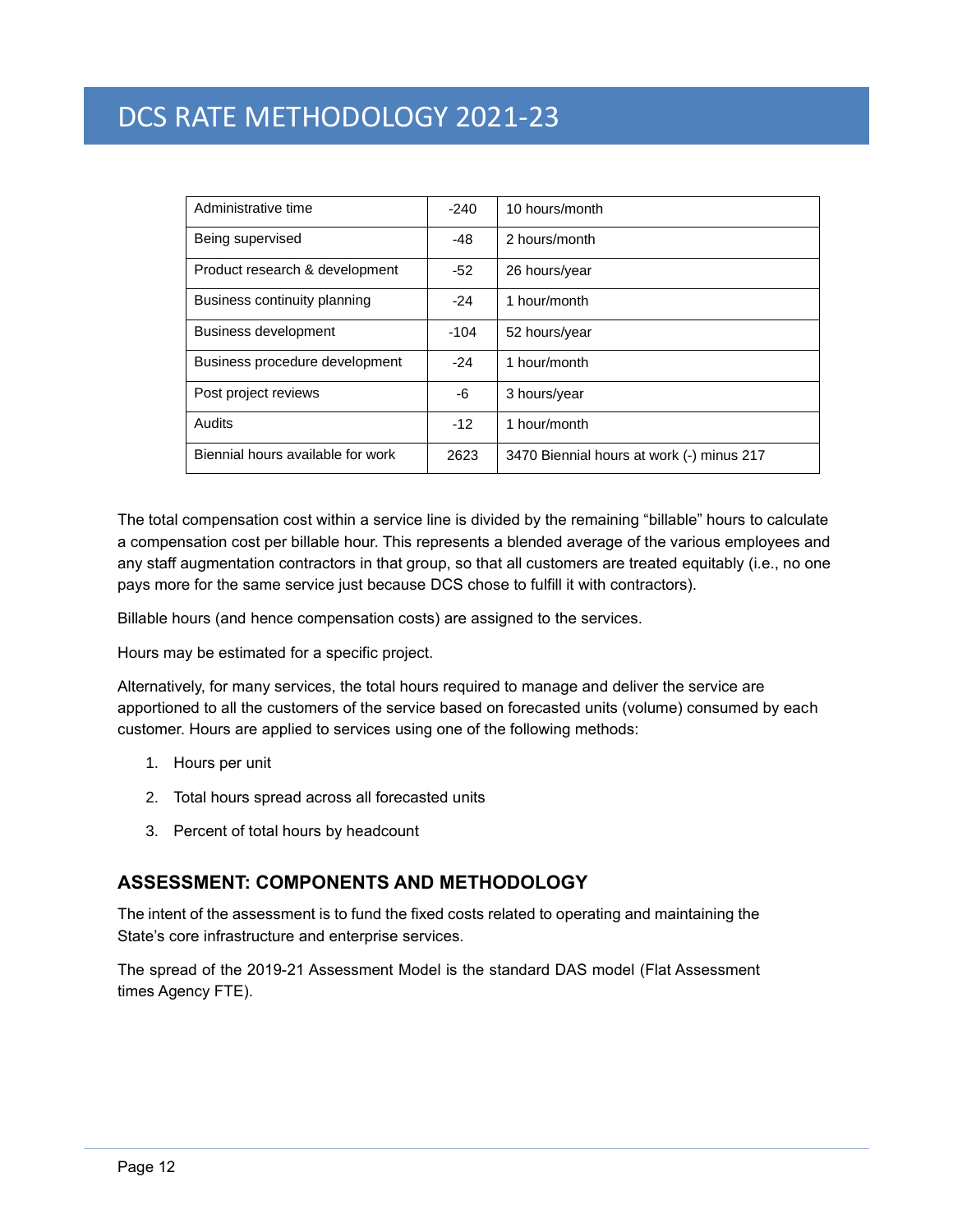Fixed costs included in assessment:

- 1. Network Core Infrastructure comprised of the State Network Access Charge (SNAC) costs.
	- a. Network connection less than 1 MB through 100-999 MB.
	- b. Wireless Point to Point.
	- c. Consumer Wireless.
- 2. Administrative Overhead
	- a. Administrative duties including reception and administrative support staff.
	- b. Policy, process, standards, and procedures coordination and facilitation, including Information Technology Infrastructure Library (ITIL) service management processes:
		- i. Asset management.
		- ii. Business relationship management.
		- iii. Business and strategy management, including development, planning, process architecture and engineering, strategic and business improvement coordination, management of efficiency efforts such as consolidations.
		- iv. Capacity management.
		- v. Change management.
		- vi. Configuration management.
		- vii. Incident and problem management.
		- viii. Procurement and contract management, including negotiation and facilitation.
		- ix. Service continuity management.
		- x. Service level management.
		- xi. Service portfolio and catalog management.
		- xii. Supplier management.
	- c. Staff supervision.
	- d. Production Control for application and system monitoring.
	- e. DAS operating transfers charged to DCS are allocated to programs based on FTE. Any program funded by the assessment will include a portion of the DAS operating transfers.
	- f. DCS self-support rent for its common area and print plant are allocated to programs based on FTE. Any program funded by the assessment will include a portion of the selfsupport rent. (See Appendix D for allocation detail.)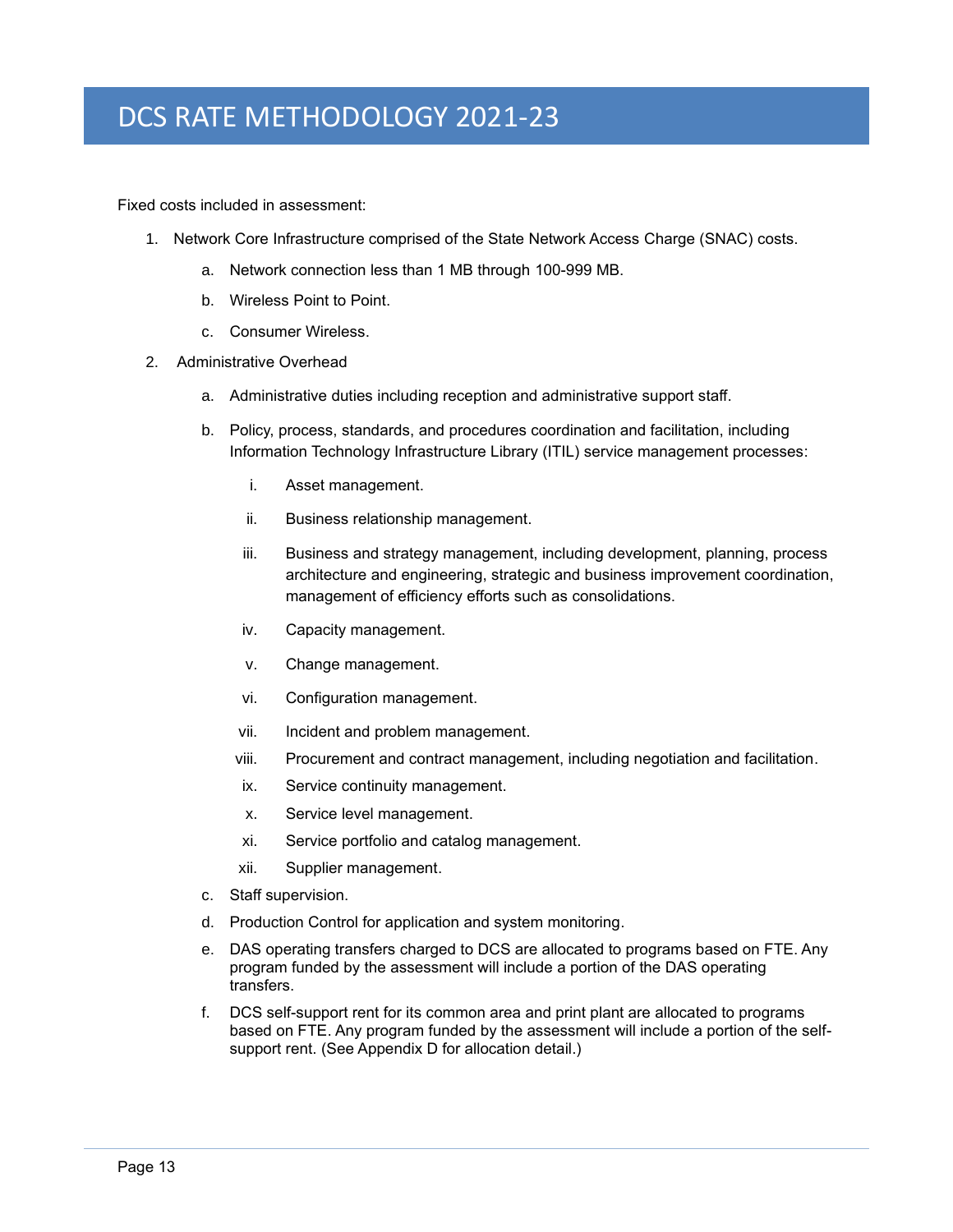# <span id="page-17-0"></span>**HOURLY RATES**

Hourly rates are applied to IT professional services of staff time for specific requests by customers that are beyond the service expectations incorporated in the rate for that service. The normal service expectation may vary depending on the service. For example:

- 1. Repairing or troubleshooting disruption of services is part of the normal service expectation incorporated in the rate for services and no hourly rate would apply.
- 2. A change in an existing service requested by a customer is not incorporated in the rate for that service and an hourly rate would apply.

IT professional services hourly rates were derived by estimating the personal service and position related service & supply costs for staff providing the services. As personal service costs vary within each DCS program, the rates were blended to establish an average hourly cost for DCS.

- 1. Standard expenses incorporated in hourly rates are:
	- a. Personal services/compensation.
	- b. Office expenses.
	- c. Telecom.
	- d. Data Processing.
	- e. Travel.
	- f. Training.
	- g. Expendable Property.
	- h. Other S & S.
- 2. Solutions, support, and computing services:
	- a. Mainframe User Support: Provides support of user application interfaces to other subsystems within and outside of the mainframe.
		- i. DB2 to CICS applications, batch applications, WebSphere applications, and distributed applications (such as Cold Fusion and others).
		- ii. CICS to batch applications, DB2 services, Web Interfaces, and applications in other CICS regions/applications on other systems.
		- iii. Batch processing, diagnostics, connecting to other systems (File Transfer Protocol (FTP) for example).
		- iv. Terminal/Printer connections to applications within the mainframe.
		- v. Disk and tape resource usage required by applications.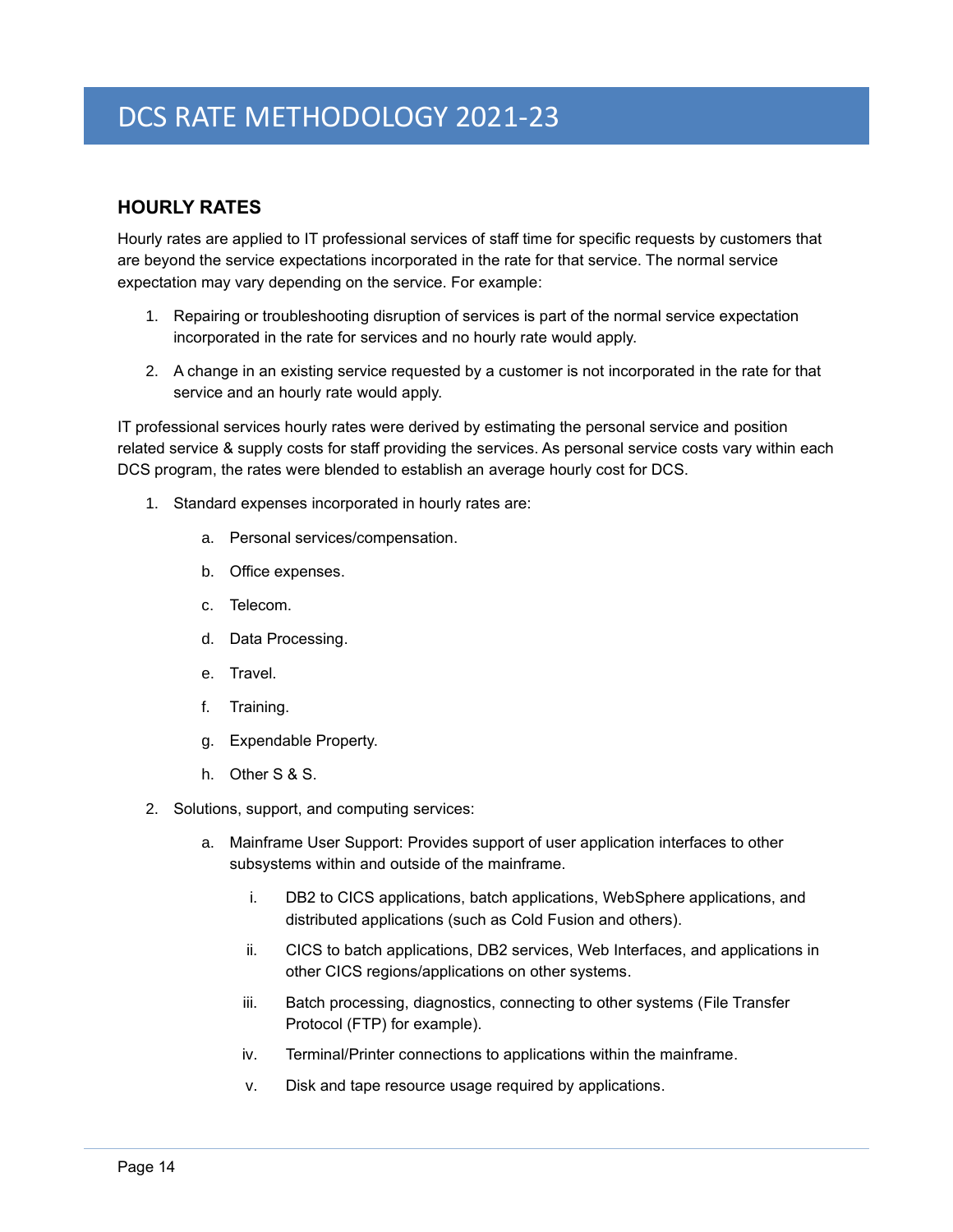- b. Customer Service Modification/Termination of Services: Modifies a service from the standard service offering.
	- i. Add storage.
	- ii. Increase bandwidth.
	- iii. Add processor or memory.
	- iv. Customer application integration.
	- v. Enhance customer application.
- c. Consulting Service: Provides customized solutions to meet customer's requirements and to document customer supplied questions.
	- i. Capacity studies.
	- ii. Performance assessments such as voice and existing applications.
	- iii. White papers.
	- iv. Disaster recovery plans.
	- v. Audit responses.
	- vi. High-level designs for customer decision making.
	- vii. Hardware/software installation including documentation and brokerage of lifecycle services for new solutions, parallel environments (development, test, etc.), enhancements, and perfective/adaptive maintenance.
	- viii. Specialized solutions such as providing a documented solution for enhanced Federal Tax Information (FTI) data storage.
- d. Customer Service Setup: Applies to the initial purchase or new occurrence of an existing service offering such as deployment of a router to a remote site, standard configuration of an LPAR or a new server, or VPN configuration.
	- i. Requirements gathering.
	- ii. Design.
	- iii. Configuration.
	- iv. Coordination.
	- v. Deployment.
	- vi. Testing/Verification.
	- vii. Establish customized monitoring or performance procedures to meet customer requirements.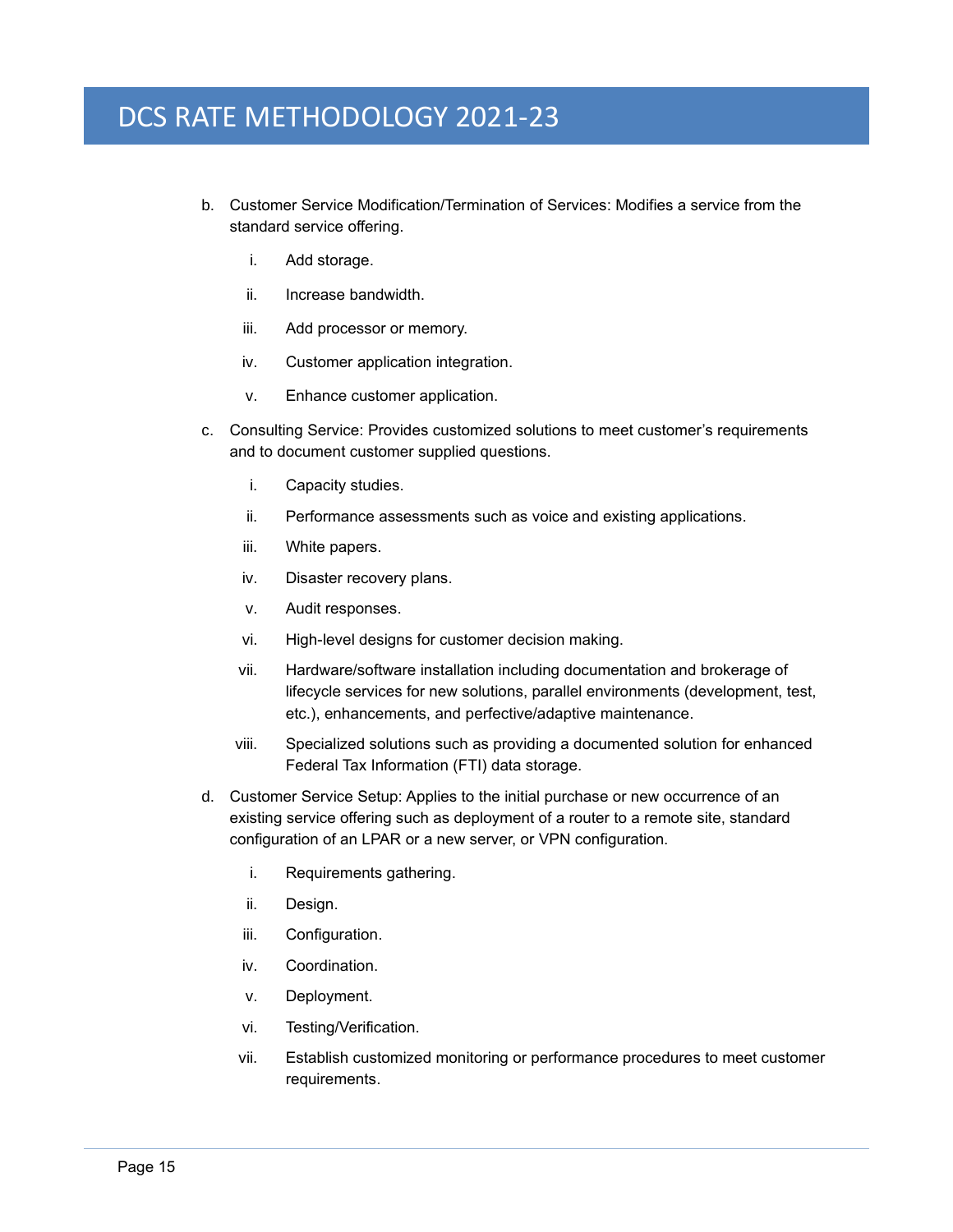# <span id="page-19-0"></span>**PASS-THROUGH COSTS**

Pass-Through is a charge that is incurred by DCS then passed directly to the customer on a dollar-fordollar basis. Pass-Through costs are not included in service rates.

- 1. Network Pass-Through: All Network Pass-Through is direct billed except for domain registrations.
- 2. Software Pass-Through: SSL's (Secure Socket Layer), unsupported software support, server software, scanning software, Windows, iSeries, Linux, database, and other Enterprise software purchased by DCS for the benefit of the customer.
- 3. Voice Pass-Through: Expenses include charges for AT&T and TSO labor and equipment. AT&T charges are scheduled to convert to direct billing from the vendor after July 2021.
- 4. Disaster Recovery Pass-Through: This service is obtained through a Vendor Managed Service Contract intended for disaster recovery and business continuity. See Vendor Managed Services, #2.

# <span id="page-19-1"></span>**VENDOR MANAGED SERVICES<sup>1</sup>**

DCS may utilize vendor managed services to fulfill service requests beyond current service offerings (non-standard services) or as a resource management option to fill standard service requests for hosting, storage, and network. The rates charged to customers will depend on whether the service requested is a DCS standard service offering or a non-standard service offering.

- 1. Standard service offerings will be charged to the customer at the current DCS rate incorporating all components of the service, including computing, storage, network, and billable hours. Billable hours will be based on the Solution Services chart that estimate the number of hours required to build out a simple, moderate, or complex environment.
- 2. Non-standard service offerings for services outside the scope of the current DCS service catalog will be billed on a Pass-Through basis.

Exceptions to #1 and #2 above require review by the DCS Solutions Team and approval by the DCS Architecture Review Board (ARB).

<sup>&</sup>lt;sup>1</sup> These are not the same as Vendor Management Services under OSCIO.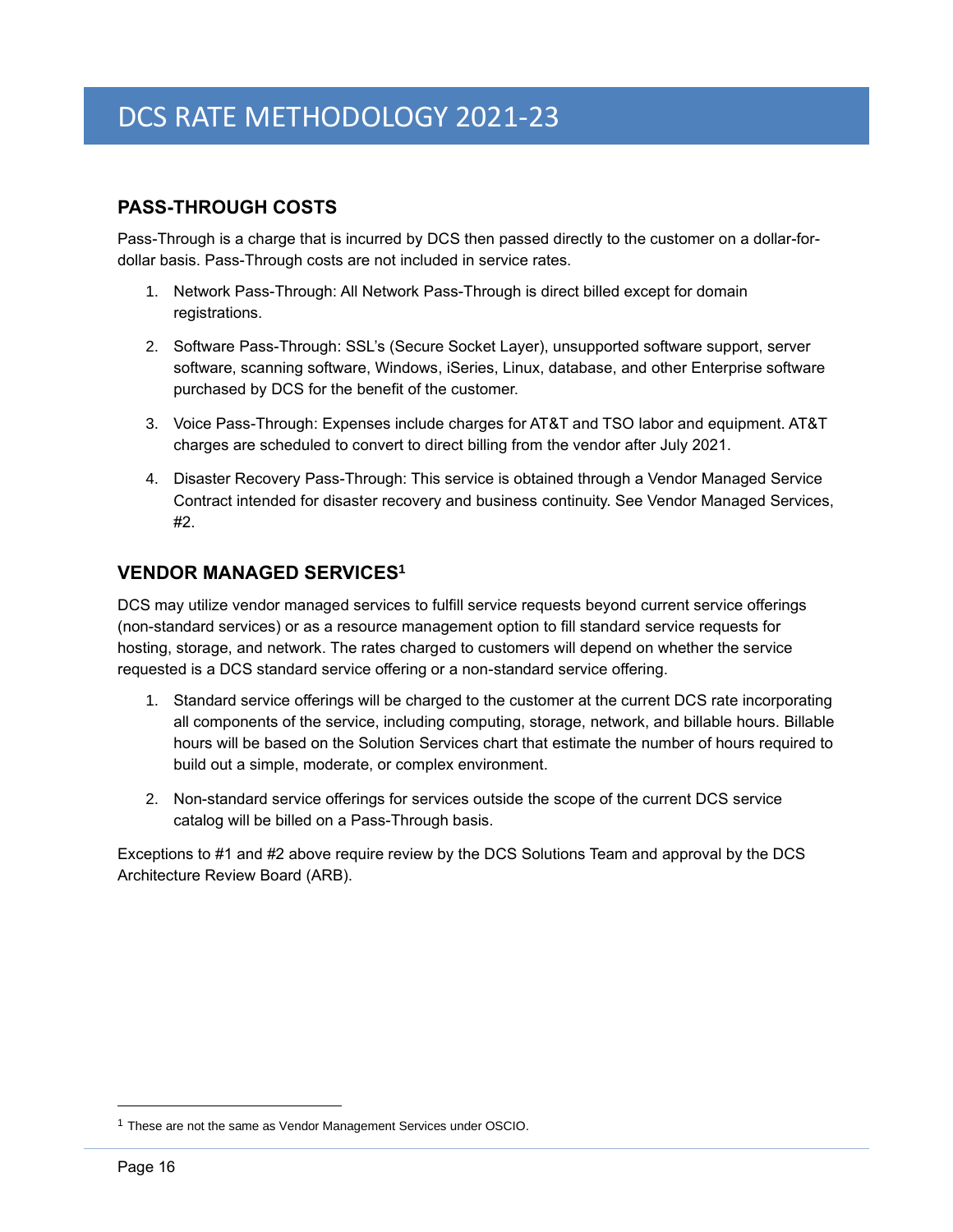# <span id="page-20-0"></span>**SERVICE LINE METHODOLOGIES**

# <span id="page-20-1"></span>**COMPUTING SERVICES**

# <span id="page-20-2"></span>**Colocation**

1. Description

Colocation services provides data center network connectivity and physical access. DCS will provide the physical building, cooling, power, bandwidth, and physical security. The customer provides servers and storage.

2. Assumptions

Estimated deployment of 30 racks during 2019-21 based on customer feedback and time needed to deploy.

3. Billable Units

| Catalog item              | Unit | <b>How Unit Calculated</b>                                                                                                |
|---------------------------|------|---------------------------------------------------------------------------------------------------------------------------|
| <b>Colocation Service</b> | Rack | Rates are calculated by determining all<br>costs related to data center operation such<br>as rent, power and maintenance. |

4. Changes from 2019-21 Methodology

| Change | <b>Reason for Change</b> |
|--------|--------------------------|
| None   |                          |

#### <span id="page-20-3"></span>**Hosting: Mainframe**

1. Description

The mainframe system collects computer processing data each time a user logs in to the computer, executes a job, runs reports, or does queries with online files. Usage information is assigned to customers based on where the usage information resides, application name, or username. The unit of measure for mainframe computing is the Computer Processing Unit (CPU) minute with usage data reported daily. Weekly full and daily incremental backups are provided in the mainframe storage rates.

Mainframe:

- a. Batch Processing
- b. CICS Processing
- c. DB2 Processing
- d. TSO Processing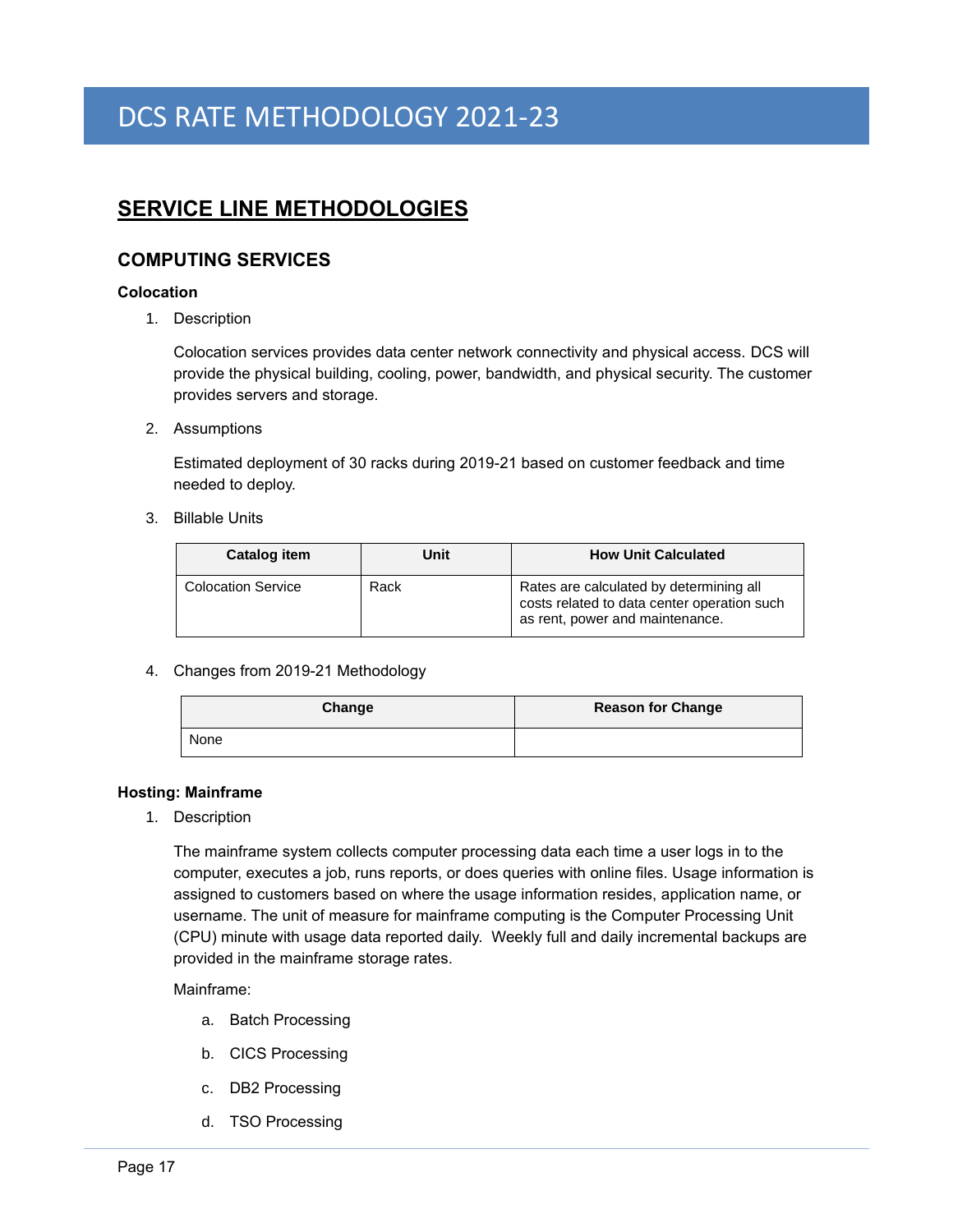# 2. Assumptions

- a. Mainframe rates include staffing, S & S, capital outlay, and storage costs.
- b. Cost pools were used to allocate specific costs to appropriate services.
- c. There are multiple categories of CPU minutes, such as Batch, CICS, DB2 and TSO, that represent different workloads on the mainframe. The multiple categories were created to allow for more accurate spreading of costs and to ensure that customers using specific features were bearing those costs.
- d. Mainframe software that was part of the initial migration to DCS is considered part of the mainframe rates and not passed through. Maintenance, support, or upgrade costs for these software licenses are considered part of the mainframe rates. In cases where customer-purchased software can be identified to specific customers or if two or less customers are using specific software those maintenance, support or upgrade costs may be passed through to agencies using that software and the associated costs will be excluded from rates.
- e. New software licenses purchased on behalf of one or more specific user agencies are considered Pass-Through expenses to the customer(s). If all mainframe user agencies can access the new software licenses, then the purchase becomes part of the mainframe rates.

### 3. Billable Units

| <b>Catalog item</b>     | Unit       | <b>How unit Calculated</b> |
|-------------------------|------------|----------------------------|
| <b>Batch Processing</b> | CPU minute | CPU minutes per month      |
| <b>CICS Processing</b>  | CPU minute | CPU minutes per month      |
| <b>DB2</b> Processing   | CPU minute | CPU minutes per month      |
| <b>TSO Processing</b>   | CPU minute | CPU minutes per month      |

#### 4. Changes from 2019-21 Methodology

| Change | <b>Reason for Change</b> |
|--------|--------------------------|
| None   |                          |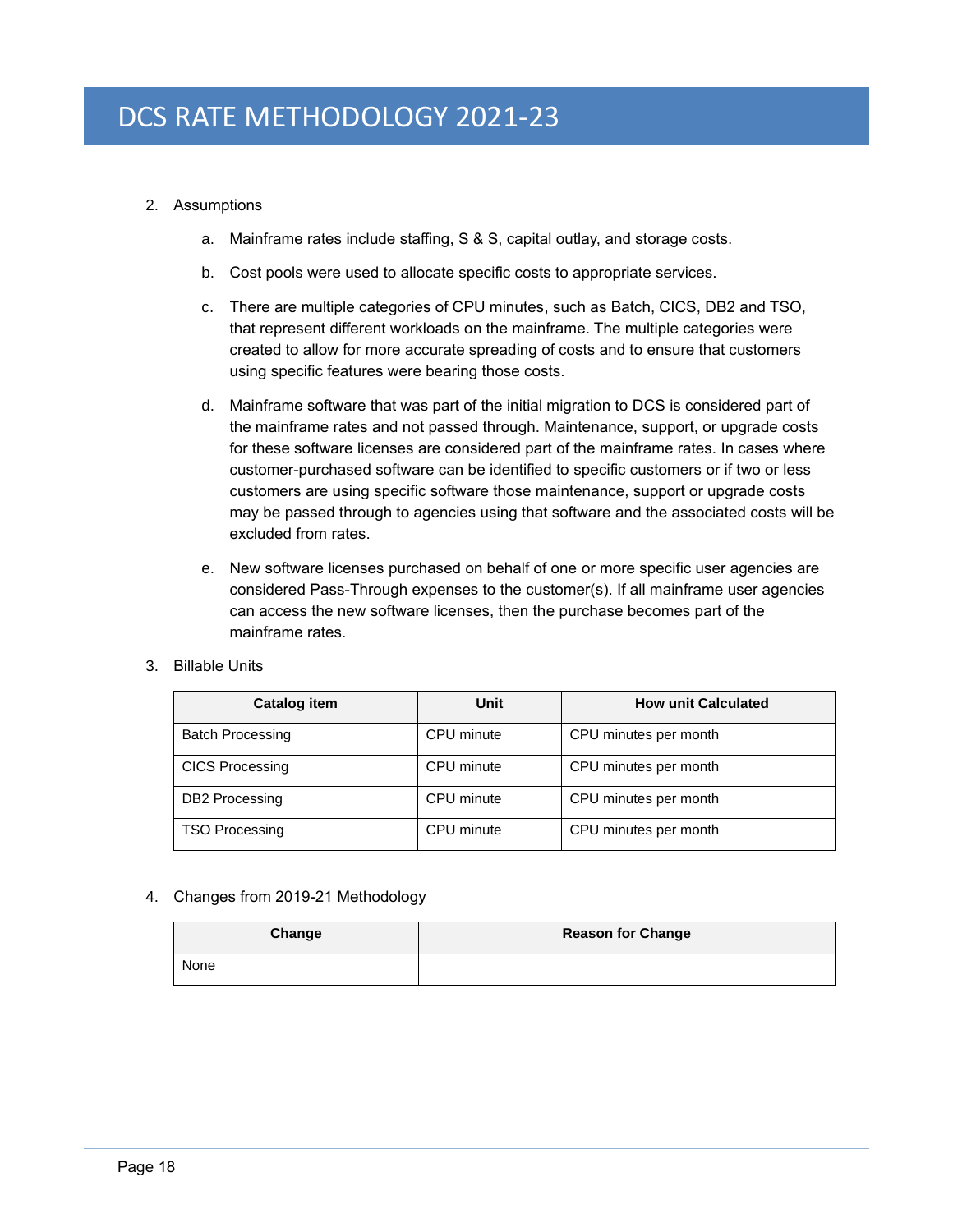# <span id="page-22-0"></span>**Hosting: Midrange**

1. Description

Midrange Systems are systems that run in the UNIX ("AIX") or IBM System ("iSeries") environment. Rates in Midrange Systems include those for hosted computing as well as for specific services including managed database environments, web application servers, and secure file transfer protocol (SFTP) services. These systems provide high reliability that support many critical applications. Midrange Middleware supports and simplifies complex [distributed](http://en.wikipedia.org/wiki/Distributed_application)  [applications.](http://en.wikipedia.org/wiki/Distributed_application) It includes [web servers,](http://en.wikipedia.org/wiki/Web_server) [application servers,](http://en.wikipedia.org/wiki/Application_server) messaging and similar tools that support application development and delivery. Weekly full and daily incremental backups and storage for iSeries LPARs are included in the iSeries service.

### Midrange:

- a. System CPU Resource Allocation
- b. System Memory Resource Allocation
- c. Virtual Operating System Services, iSeries
- d. Virtual Operating System Services, UNIX
- e. Application Server Service
- f. DBMS Service, DB2 on UNIX
- g. DBMS Service, Oracle on UNIX
- h. Secure File Transfer Service, UNIX
- 2. Assumptions
	- a. Customers are charged allocated resources for CPU and Memory, DBMS, Secure File Transfer, and OS
	- b. Customers are charged for utilization of the Application Server Service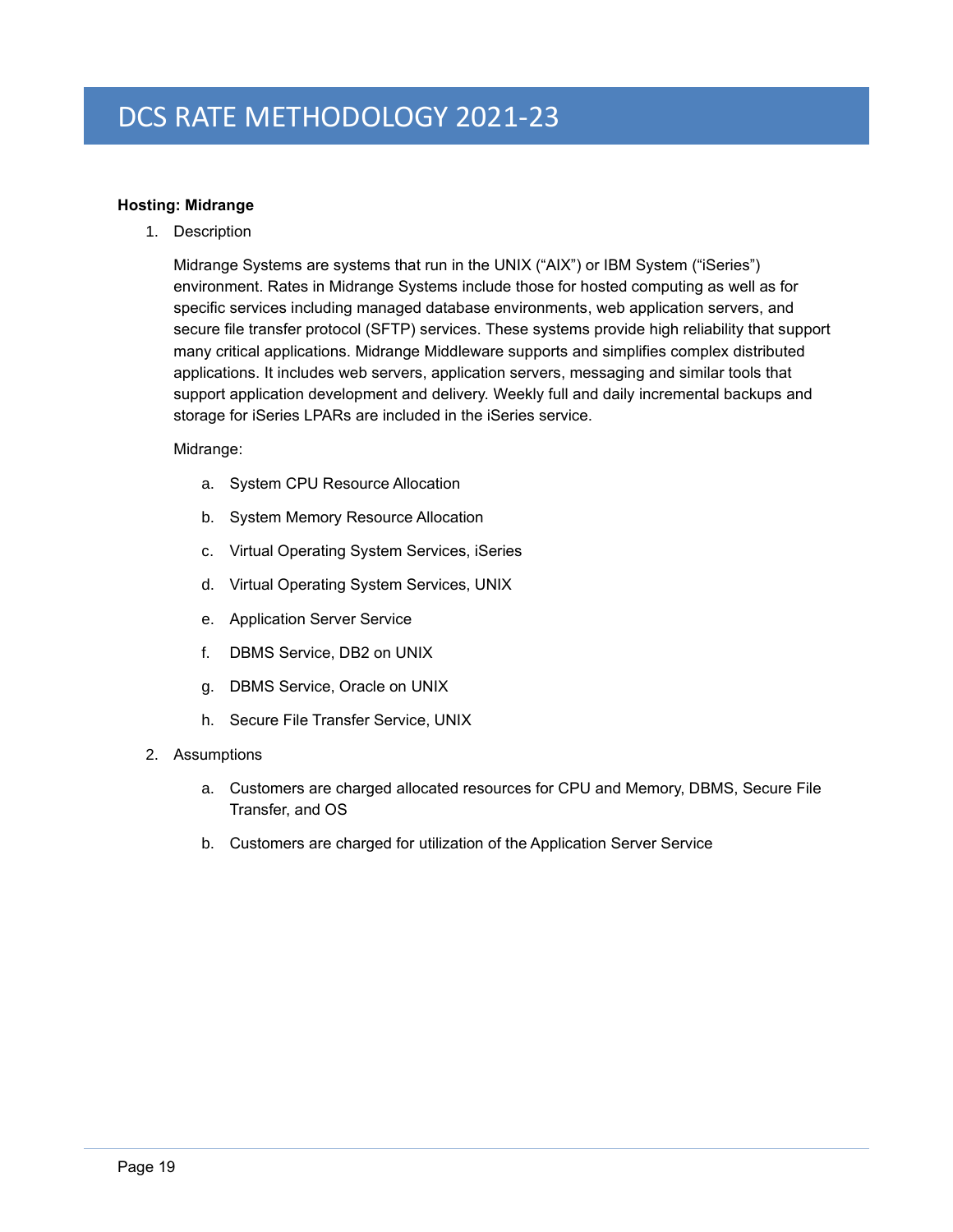# 3. Billable Units

| <b>Catalog item</b>                         | <b>Unit</b>                    | <b>How unit Calculated</b>                       |
|---------------------------------------------|--------------------------------|--------------------------------------------------|
| <b>System CPU Resource</b><br>Allocation    | Server Core                    | Allocated server core per month                  |
| <b>System Memory Resource</b><br>Allocation | <b>GB Server</b><br>Memory     | Allocated GB Memory per month                    |
| Virtual OS Services iSeries                 | Instance                       | Per server instance per month                    |
| Virtual OS Services UNIX                    | Instance                       | Per server instance per month                    |
| <b>Application Server Service</b>           | MВ                             | MB application data transferred per month        |
| DBMS Service, Oracle on<br>UNIX             | Oracle Server                  | Allocated server core per month                  |
| DBMS Service, DB2 on<br>UNIX                | DB <sub>2</sub> Server<br>Core | Allocated server core per month                  |
| Secure File Transfer on<br>UNIX             | GB.                            | GB of UNIX SFT data space allocated per<br>month |

4. Changes from 2019-21 Methodology

| Change                                                                                | <b>Reason for Change</b>                                                                                                   |
|---------------------------------------------------------------------------------------|----------------------------------------------------------------------------------------------------------------------------|
| Changed DBMS service,<br>Oracle Server Core. No<br>$longer = 2$ vCPU.                 | To correct how the units were calculated in 2019/21. Should be per<br>server core not per 2 vCPU.                          |
| Billable hours for server set-<br>up changed to a flat rate of 3<br>hours per server. | 3 hours is what is currently used for quotes and having a set<br>number of hours will help customers with budget planning. |
| None                                                                                  |                                                                                                                            |

# <span id="page-23-0"></span>**Hosting: X86 Server Windows and Linux**

1. Description

Infrastructure as a service available as shared multi-tenant environments and Remote/Field office hosting. DCS will deploy and maintain the right environment for the state agency business needs. Increasingly this can mean a combination of deployment models to create environments where application and workloads are deployed, considering the architectures best suited for their performance, availability, and value. DCS will offer an optimized infrastructure to meet client needs which benefit agencies as follows:

- a. Proven methodology to define, design and deliver the right configuration.
- b. Fully managed environments and the ability to migrate as needed across environments.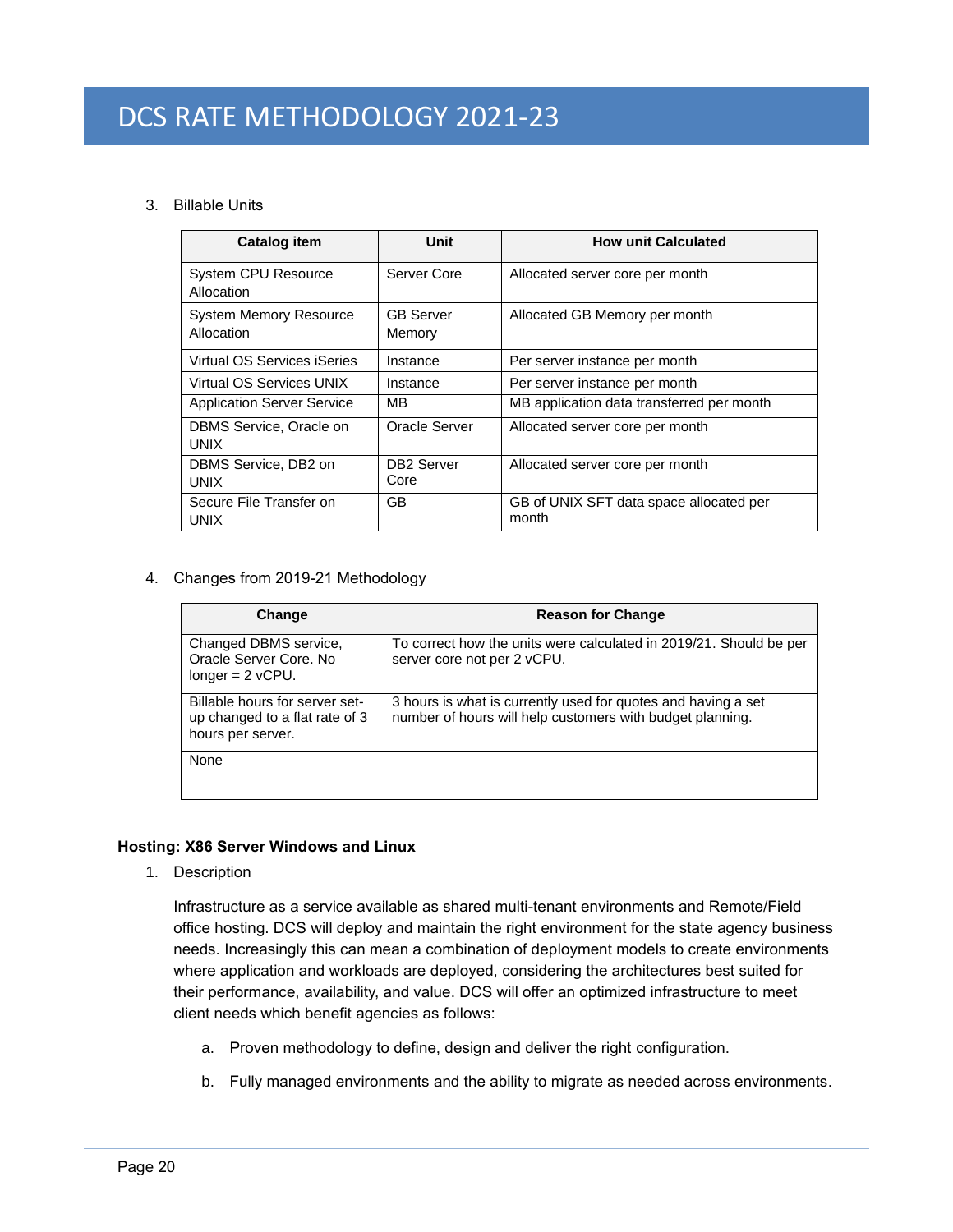c. Virtualize existing physical servers, build entire custom hosted infrastructure, or provide managed server.

Windows and Linux based servers can be standalone or in a shared environment. Key strategies in this environment are:

- a. Virtualization wherever possible because of cost efficiencies, lower power and footprint requirements, higher availability, and improved disaster recovery restoration.
- b. Ensure server size is appropriate for requirements and usage.
- c. Centralization and elimination of remote servers where possible.
- d. Reduce power utilization.
- e. Drive application compatibility with DCS standards.
- f. Unit counts for virtual instances include CPU, RAM, and allocated storage for each server instance.

Windows and Linux:

- a. Appliance Hosting Services: Hosting of a non-standard asset. A specialized server that is designed for ease of installation and maintenance. Server appliances have their hardware and software bundled in product, so all applications are preinstalled. The appliance needs little configuration and is designed to run with little or no support.
	- i. Physical Appliance
		- Appliance Hosting Rate Only. (Cannot determine OS, CPU, and RAM.)
		- Ongoing oversight of the operation of non-standard physical assets by DCS.
		- Coordination of subcontract for services such as specialized space, network connectivity, operator services.
	- ii. Virtual Appliance
		- CPU, RAM, and Storage only. (No server instance will be billed.)
- b. Server Instance: Includes the hardware platform/OS instance which also includes, patching, antivirus, OS health monitoring, file transfer, OS network bandwidth and OS backup. Requires CPU and RAM to use.
- c. System CPU Resource Allocation: The number of CPU server cores associated with a server instance in increments of 1 CPU core.
- d. System Memory Resource Allocation: The amount of memory associated with a server instance; in increments of 1 GB RAM.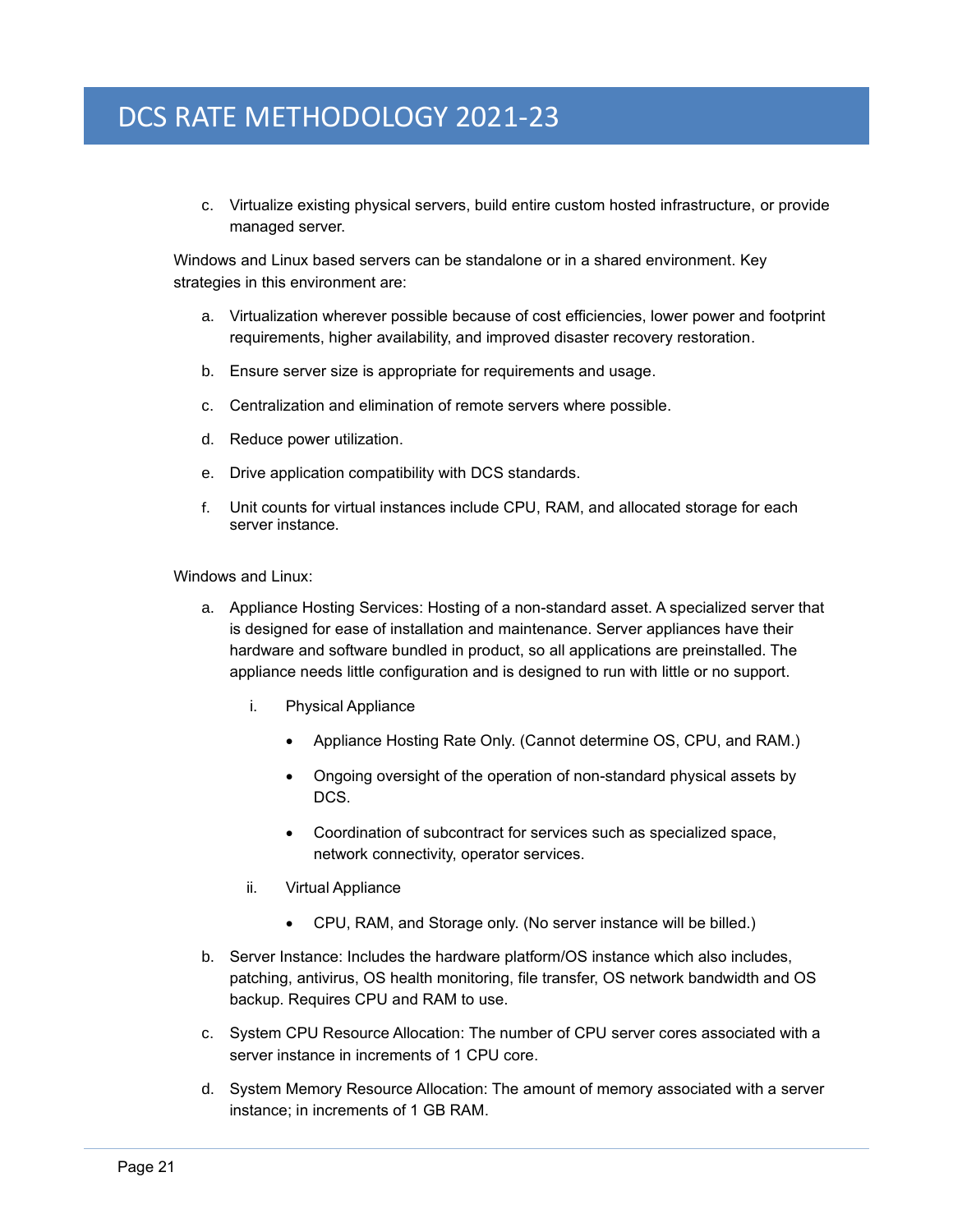- e. Server Clustering Services: A set of connected servers working closely together to provide improved performance and/or availability over a single server, such as highavailability or fail-over clusters. Computer clusters may be configured for different purposes ranging from general purpose business needs such as web-service support to computation-intensive scientific calculations. Additional support services required to create and maintain a server cluster. Charged per server.
- f. MS SQL Maintenance: Provides MS SQL Software Assurance support for Enterprise and Standard edition licenses. It is billed per CPU/Core and the unit counts are updated every 3 – 6 months via the Microsoft Assessment Tool. The initial purchase of the license is incurred by the agency. It is not a Pass-Through purchase through DCS.
- 2. Assumptions

Usage forecasts were based on historical information and growth percentages. Costs were cost pooled to reflect the cost to support each service. These costs include personal service, hardware, software, and maintenance.

| <b>Catalog item</b>                         | Unit                           | <b>How Unit Calculated</b>                                                                                                                                                                                               |
|---------------------------------------------|--------------------------------|--------------------------------------------------------------------------------------------------------------------------------------------------------------------------------------------------------------------------|
| <b>Appliance Hosting Services</b>           | <b>Physical Appliance</b>      | Per Appliance. No additional charge for CPU, RAM,<br>or Storage                                                                                                                                                          |
|                                             | Virtual Appliance              | Assessed CPU, RAM, and Storage only                                                                                                                                                                                      |
| Server Instance                             | Instance                       | Per virtual server instance<br>Includes hardware platform/OS instance which<br>includes patching, antivirus, OS health monitoring,<br>file transfer, OS network bandwidth and OS backup.<br>Requires CPU and RAM to use. |
| System CPU Resource<br>Allocation           | Server Core                    | Server entitlement of one processor core                                                                                                                                                                                 |
| <b>System Memory Resource</b><br>Allocation | <b>GB RAM</b>                  | Server memory entitlement of 1 GB RAM                                                                                                                                                                                    |
| <b>Server Clustering Services</b>           | Server                         | Per server per month                                                                                                                                                                                                     |
| <b>SQL Service</b>                          | <b>GB SQL Server</b><br>Memory | Per SQL DB Server                                                                                                                                                                                                        |

3. Billable Units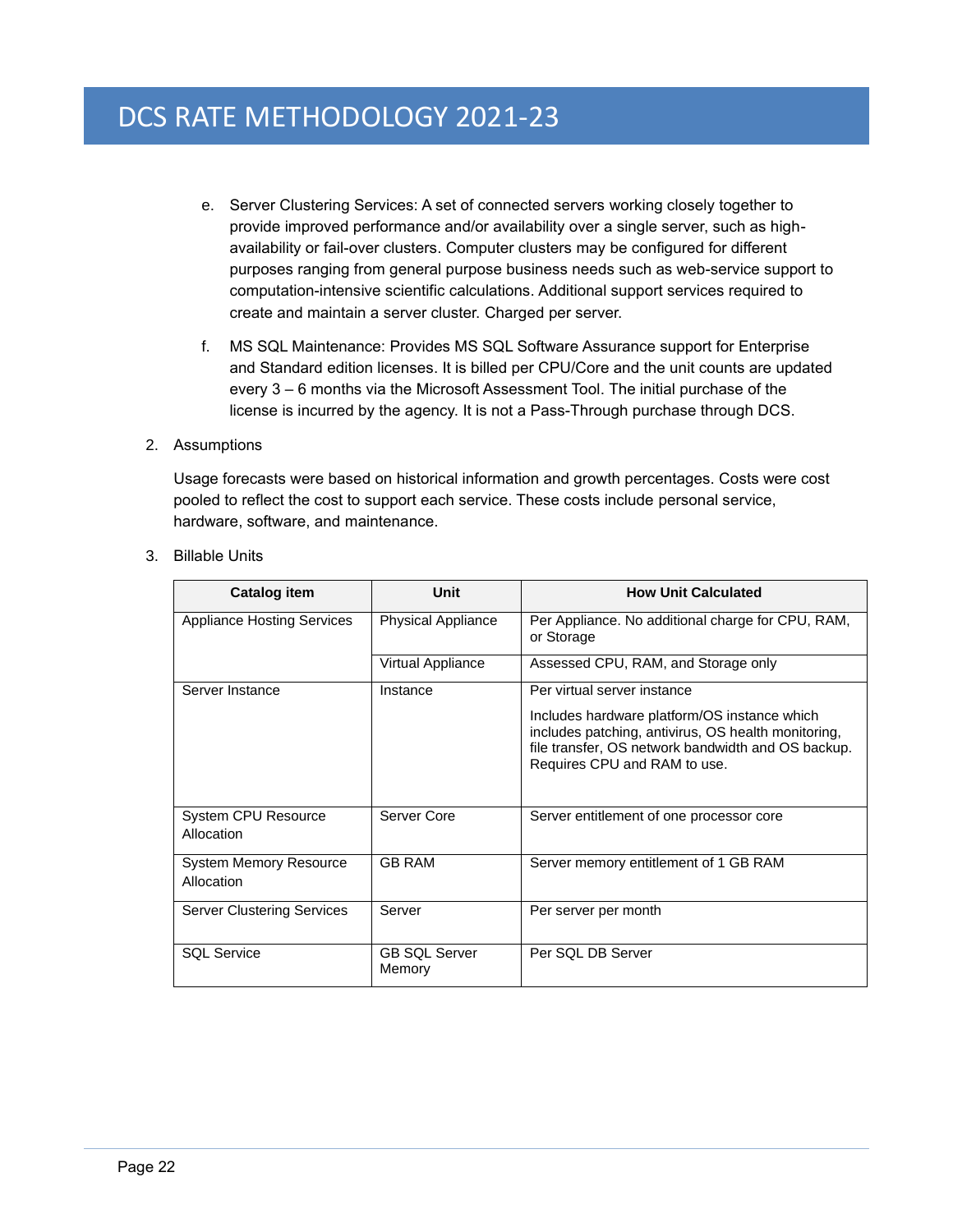# 4. Changes from 2019-21 Methodology

| Change                                                                               | <b>Reason for Change</b>                                                                                                                                                                                                                    |
|--------------------------------------------------------------------------------------|---------------------------------------------------------------------------------------------------------------------------------------------------------------------------------------------------------------------------------------------|
| Restructured cost pools for server<br>instance, CPU, and RAM.                        | So that the server costs scale up in relation to the size of the<br>CPU & RAM. This would remove the subsidization that is<br>provided to customers utilizing large environments but not<br>bearing their appropriate portion of the costs. |
| Billable hours for server set-up<br>changed to a flat rate of 3 hours per<br>server. | 3 hours is what is currently used for quotes and having a set<br>number of hours will help customers with budget planning.                                                                                                                  |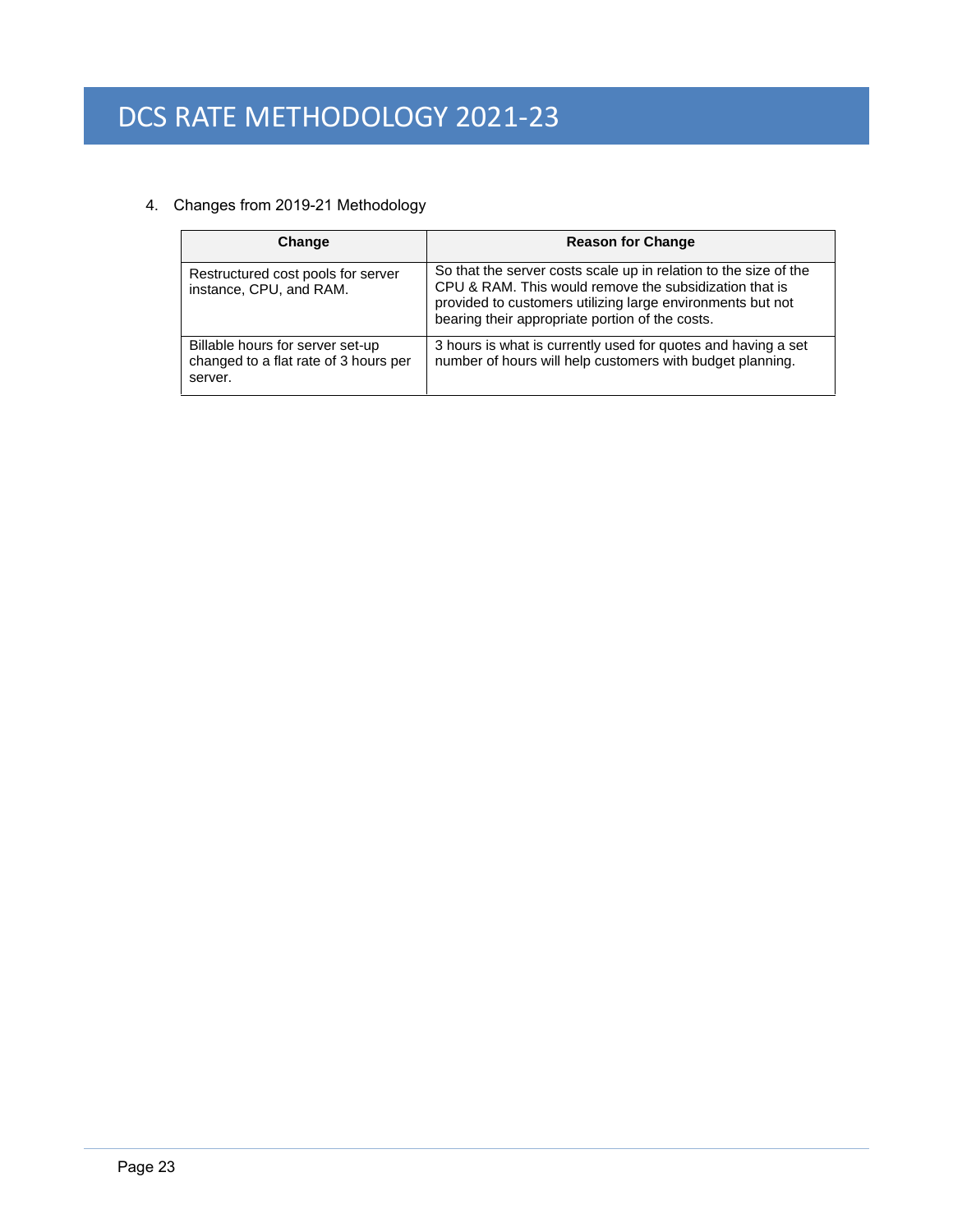# <span id="page-27-0"></span>**DATA STORAGE SERVICES**

# <span id="page-27-1"></span>**Enterprise Storage**

- 1. Description
	- a. Enterprise Storage: Enterprise data storage services provide highly available, secure (encrypted at rest), and reliable disk storage for use by system operating systems, applications, application data, and for user files. This service is available to physical and virtual systems and includes redundancy and auto tiering. Storage is always associated with a Compute service offered by DCS.
	- b. This service does not provide:
		- i. File backups or restore capability (See Backup Services).
		- ii. Data replication to disaster recovery sites or other hosts.
		- iii. Storage-based snapshots.
- 2. Assumptions
	- a. Customers will be charged for allocated usage attached to the SAN.
	- b. Storage is only offered with DCS computing service.
	- c. Remote servers are not charged for enterprise storage. For performance reasons, storage supplied to the remote ESXI Host, and the VM(s) running on that Host, is local to the remote server – not Enterprise Storage.
	- d. Mainframe backups are included in the mainframe storage rate.
- 3. Billable Units

| <b>Catalog Item</b>       | Unit                  | <b>How Unit Calculated</b> |
|---------------------------|-----------------------|----------------------------|
| <b>Enterprise Storage</b> | Enterprise Storage GB | <b>GB Per Month</b>        |
| Mainframe Storage         | Mainframe Storage GB  | <b>GB Per Day</b>          |

#### 4. Change from 2019-21 Methodology

| Change | <b>Reason for Change</b> |
|--------|--------------------------|
| None   |                          |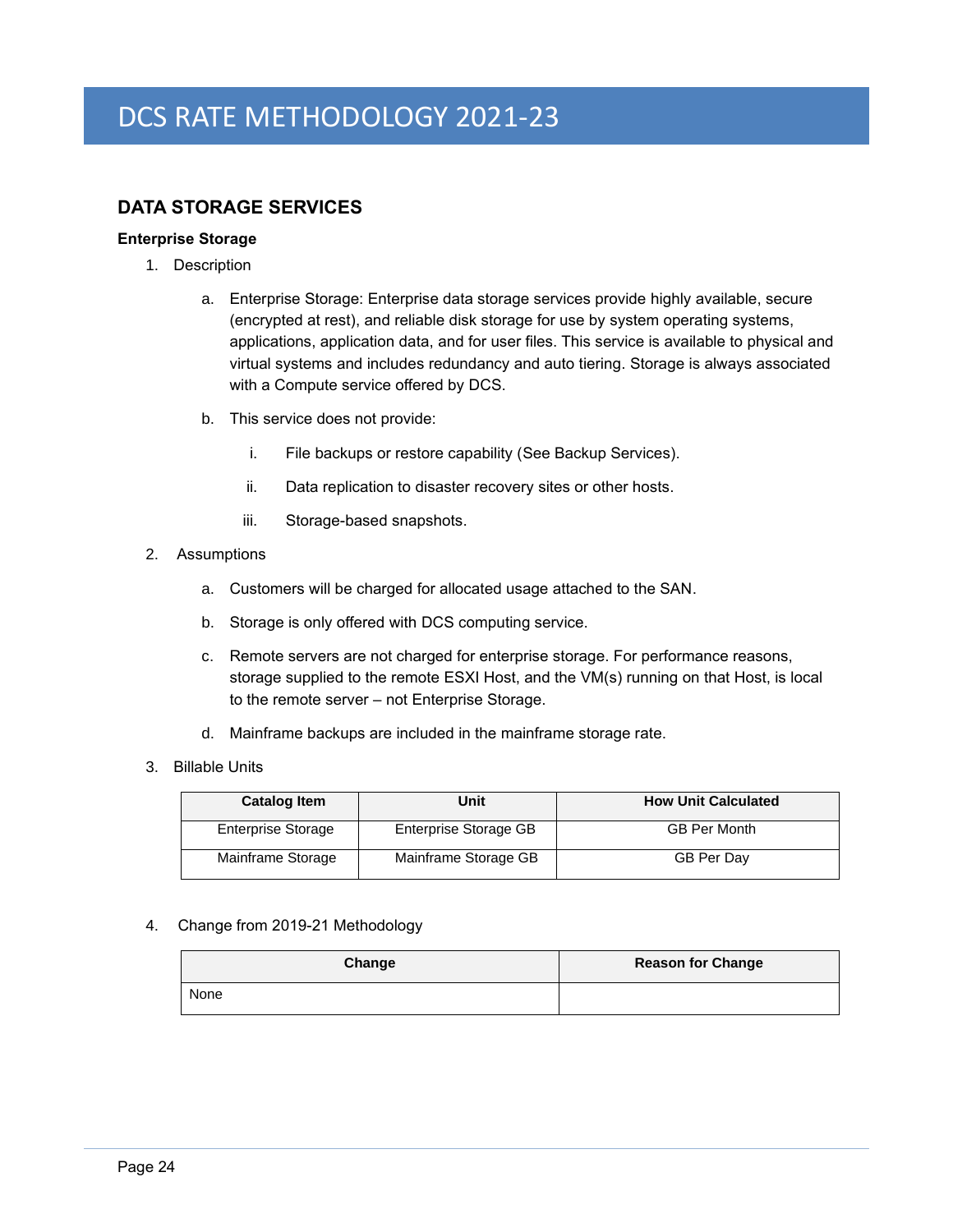# <span id="page-28-0"></span>**Cloud Service Support**

1. Description

Cloud Service supports General Cloud Management, Workload Analysis, Compute and Services, Identity and Access Management, Security, Connectivity, and Disaster Recovery support. Primary functions include, but are not limited to, requirement gathering, vendor relationship and contract management, maintenance/patching, performance monitoring, ID management, firewall security, security and antivirus, and virtual network, routing, and connectivity.

- 2. Assumptions
	- a. Cloud related budget represented as a percentage of the total X86 computing budget \$2,392,1700/\$16,669,648 = 14%
	- b. DCS estimating 500 cloud servers plus 3,562 on-prem = 4,062. 500 cloud servers represent 12% of the total.
		- i. DOJ 120 servers for Child Support
		- ii. DHS Child Welfare, number uncertain
	- c. Nine X86 computing positions identified to support cloud services. 12% of their compensation costs were used in the total costs in assumption #1. 12% is based off assumption #2.
	- d. Microsoft core licensing estimated at \$658,000 per year.
	- e. Network connectivity covered in core assessment.
	- f. Server rates were not adjusted down to compensate for this additional revenue. The assumption is that any loss of revenue due to on-premises migrations to the cloud will be offset by this fee.
	- g. If DCS must go to an E-board in 2021-23 to cover any unanticipated expenses, the revenue from this charge would help to support the request.
	- h. Security costs, such as firewalls, storage archive data, and flat rate set-up charges were not taken into consideration at this time. More data needs to be collected as this new business environment unrolls to assess the impact to these types of costs.
- 3. Billable Units

| Catalog item | Unit | <b>How Unit Calculated</b> |
|--------------|------|----------------------------|
|--------------|------|----------------------------|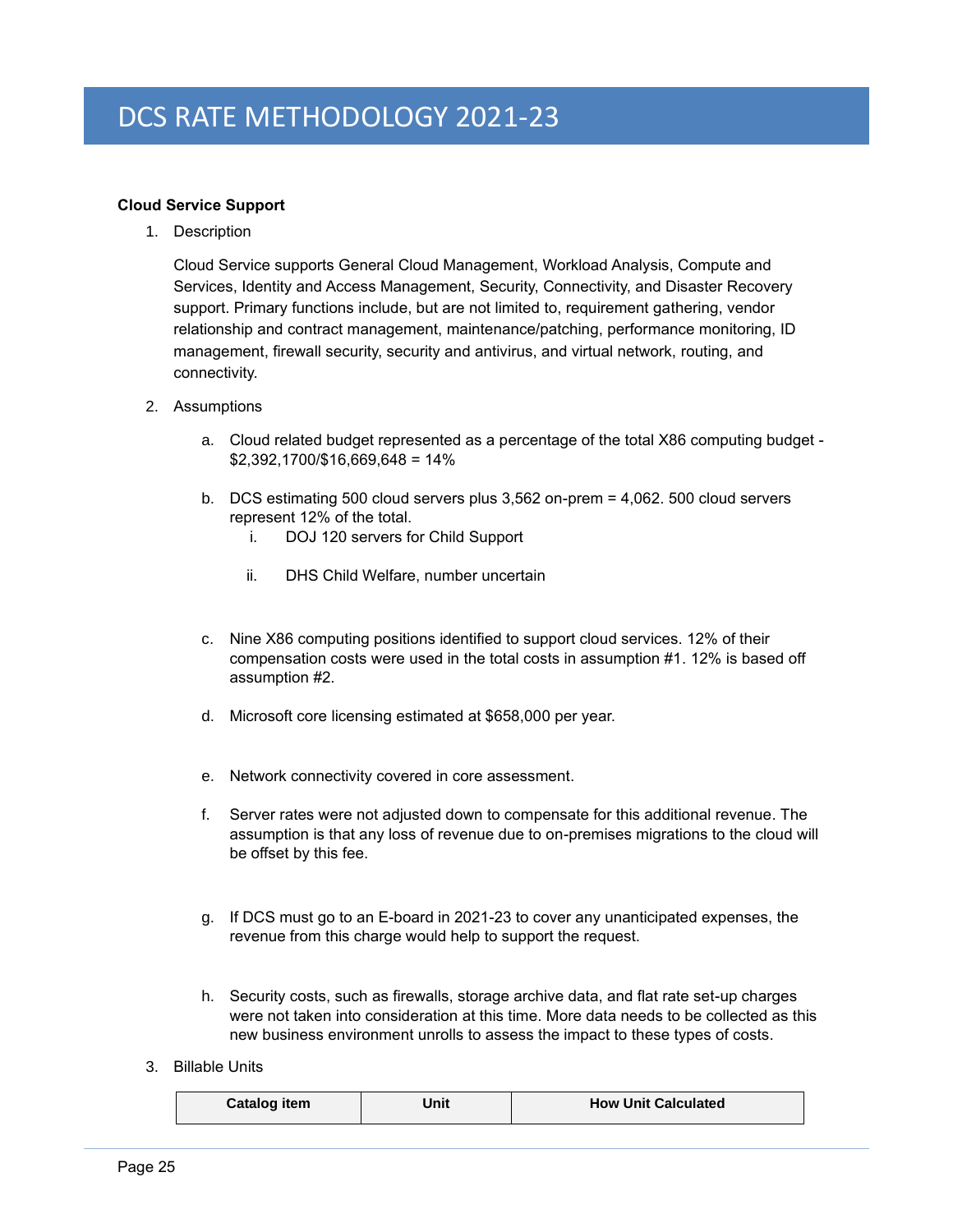| Cloud Service Support<br>% of vendor invoice | Cloud related budget represented as a<br>percentage of the total X86 computing<br>budget |
|----------------------------------------------|------------------------------------------------------------------------------------------|
|----------------------------------------------|------------------------------------------------------------------------------------------|

#### 4. Changes from 2019-21 Methodology

| Change | <b>Reason for Change</b> |
|--------|--------------------------|
| None   | New service in 2021/23   |

# <span id="page-29-0"></span>**DATA BACKUP SERVICES**

### <span id="page-29-1"></span>**Backup Services**

- 1. Description
	- a. Backup Services: Backup services create reliable copies of data, related software and supporting configurations for the purpose of reproducing data from a specific point in time in the event the original is lost, erased, damaged, or changed in error. On-site and offsite disk backup: Daily backups are stored on disk for X86 Server and UNIX/AIX environments. Backups are retained on-site for 30 to 60 days while a second copy of the backup is stored off-site for 30 days. Agencies can request different retention periods if required.
	- b. This service does not provide:
		- i. Data archiving. Data archiving is used for long-term retention of inactive data that must be maintained for regulatory compliance and includes indexing and search capabilities. The backup service is intended to be used to restore corrupted or destroyed data only. There are exceptions when mandatory legal requirements apply.
		- ii. Disaster recovery of the hosting server environment. If the data being backed up is from systems or applications hosted by DCS, this function may be provided as an option under that service.
		- iii. Mainframe and iSeries backup is not included as part of this service.
- 2. Assumptions
	- a. The Mainframe and iSeries environments back up to virtual tape with a local copy stored on-site and a second set sent to an off-site secure storage location. This is not charged at the backup service rate. iSeries is included in the service rate and mainframe is charged in the storage rate.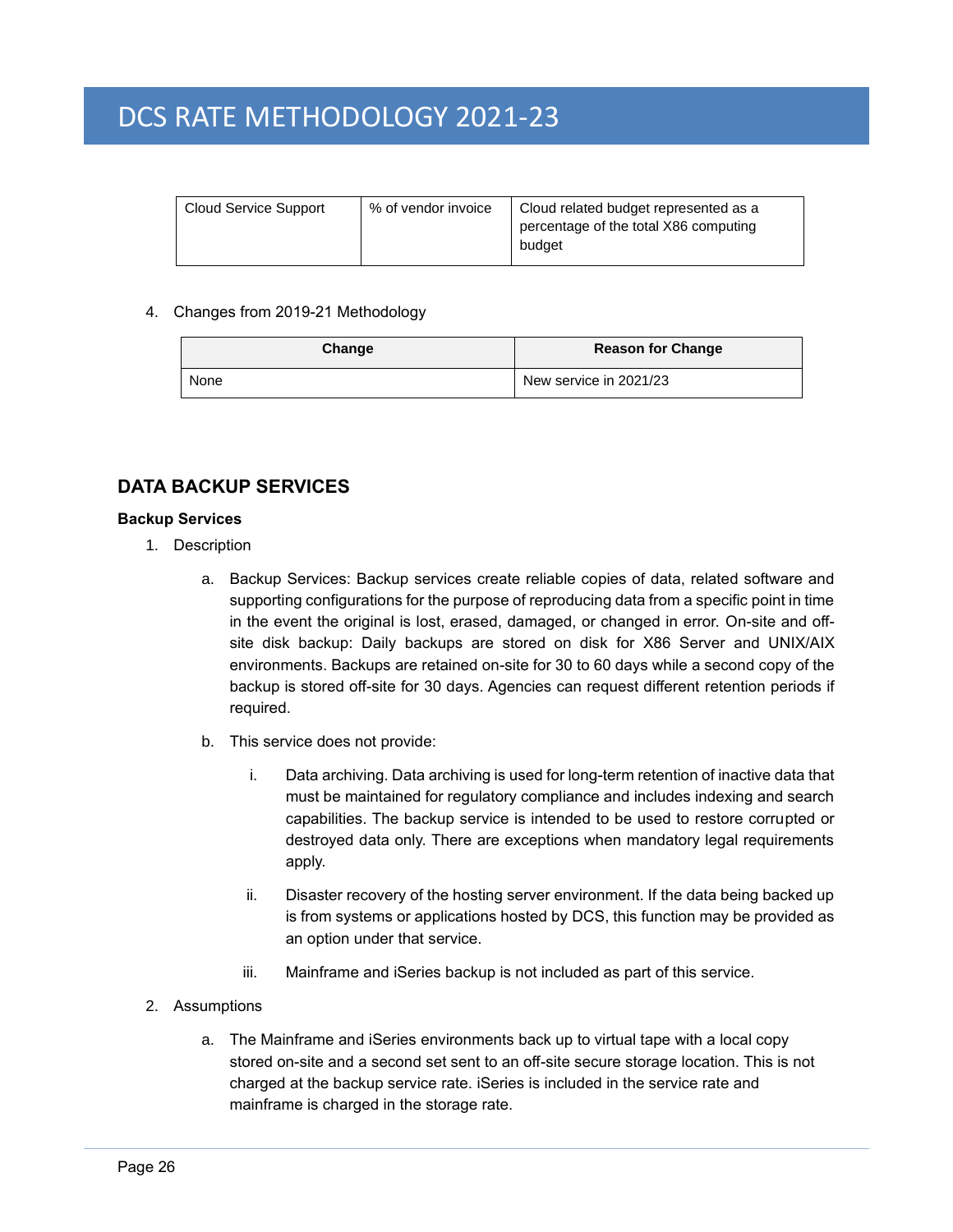- b. The unit is the amount of data stored in the backup infrastructure, before taking into account deduplication.
- c. The amount of data in the backup infrastructure generally exceeds the amount of data in production. Based on customer defined retention rules, there is often a "full backup" (matching the same amount of data in the production environment) and multiple "delta backups" (the changes to the system since the last full and accumulated delta backups).
- 3. Billable Units

| <b>Catalog Item</b>    | Unit      | <b>How Unit Calculated</b> |
|------------------------|-----------|----------------------------|
| <b>Backup Services</b> | Backup GB | Backup GB per Month        |

### 4. Change from 2019-21 Methodology

| Change | <b>Reason for Change</b> |
|--------|--------------------------|
| None   |                          |

# <span id="page-30-0"></span>**DATA NETWORK SERVICES**

#### <span id="page-30-1"></span>**Local Area Network (LAN)**

1. Description

Management of the State's network backbone and contracts for telecommunications.

- a. Local Area Network (LAN): Charges are based on the number of switches (per 12 port switch). LAN services include the purchase, administration, and management of the Local Area Network switching. This provides network connectivity between the point of demarcation at the customer site to desktops, printers, and other computing devices. This service does not include cabling.
- b. Wireless Services: Wireless LAN (inside building). Charges are based on the number of devices. Wireless services include the purchase, administration, and management of the Local Area Network switching. This provides network connectivity between the point of demarcation at the customer site to desktops, printers, and other computing devices. This service does not include cabling.
- 2. Assumptions

All costs associated with equipment purchase, ongoing maintenance and support personnel are used to calculate the rate/assessment.

3. Billable Units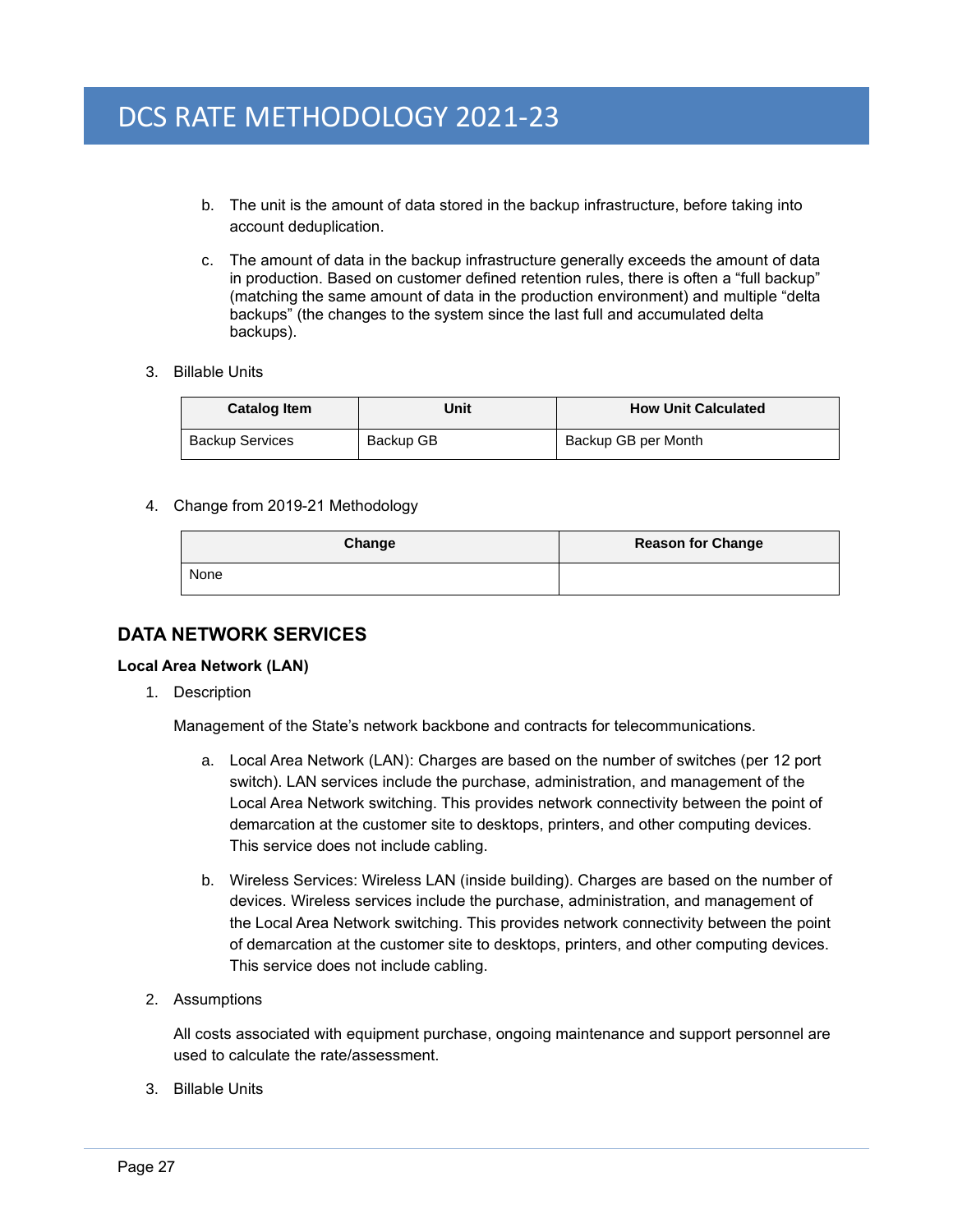| <b>Catalog Item</b>     | <b>Unit</b>    | <b>How Unit Calculated</b>                        |
|-------------------------|----------------|---------------------------------------------------|
| <b>LAN Services</b>     | 12 Port Switch | Per switch per month                              |
| <b>Wireless Service</b> | Device         | Per device per month                              |
| Special Fiberstrand     | Strand         | Per strand per month (existing<br>customers only) |

#### 4. Changes from 2019-21 Methodology

| Change | <b>Reason for Change</b> |
|--------|--------------------------|
| None   |                          |

#### <span id="page-31-0"></span>**State Core Network Assessment**

1. Description

Management of the State's network backbone and contracts for telecommunications.

- a. State Network Access Assessment: In this model, there will no longer be a SNAC for bandwidth. This rate was charged in 2013-15 and is now a part of the Core Network portion of the assessment.
	- i. Core Network Service
	- ii. Consumer Grade High Speed Wireless
- b. Wireless Point to Point (WPTP) Assessment: Sites in which there is a core network connection to a specific building and satellite (wireless) connections to other buildings within the vicinity. DCS will establish configuration standards for the wireless connections and the agencies will be responsible for the wireless infrastructure, installation, and maintenance. The core bandwidth connection charges will be apportioned based on the bandwidth required by the agencies in the vicinity connected to the Wireless Wide-Area Network (WAN) service.
- 2. Assumptions None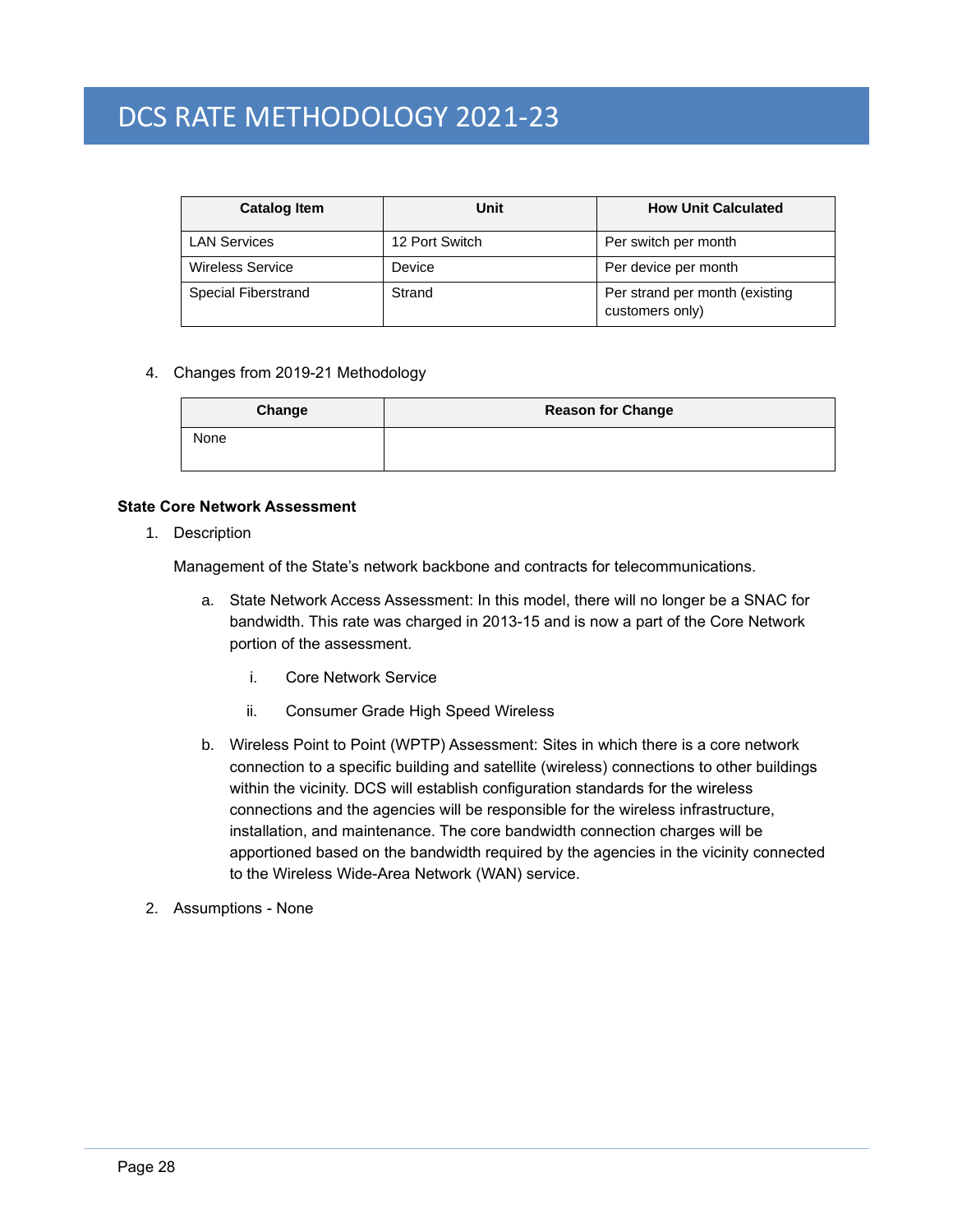# 3. Billable Units

| Catalog item                       | Unit | <b>How unit Calculated</b> |
|------------------------------------|------|----------------------------|
| Core Network Service               | n/a  | Assessment                 |
| Consumer Grade High Speed Wireless | n/a  | Assessment                 |
| Wireless PTP Services              | n/a  | Assessment                 |

# 4. Changes from 2019-21 Methodology

| Change | <b>Reason for Change</b> |
|--------|--------------------------|
| None   |                          |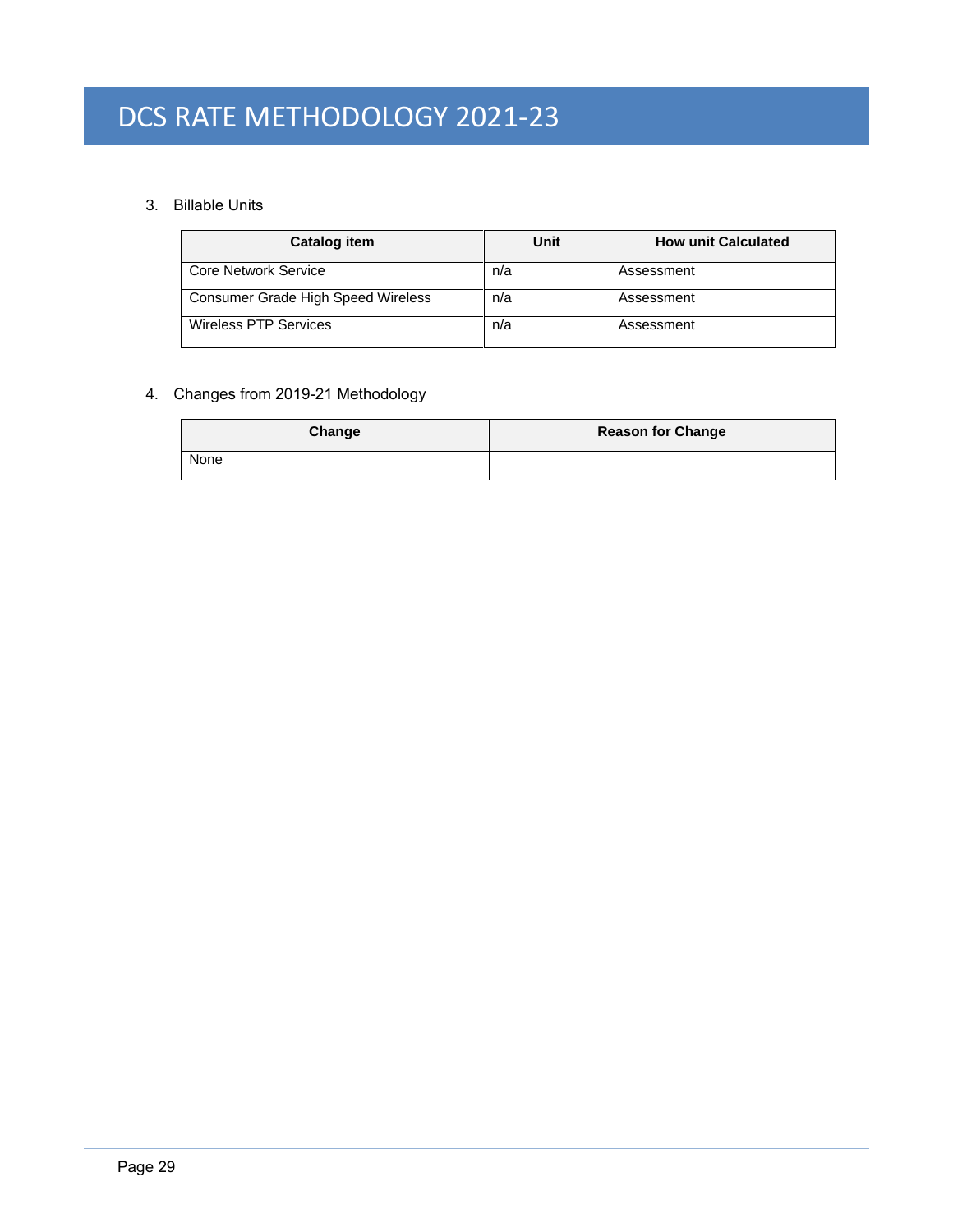# <span id="page-33-0"></span>**PRODUCTION CONTROL**

1. Description

Production Control maintains a 24x7x365 physical presence at the Enterprise Technology Services. Services include Mainframe and iSeries batch job scheduling and processing; monitoring system messages for warnings/alerts and taking client defined action for items such as: building alarms, x86 Computer Services, Network, Security, Storage, Mainframe, Midrange, DCS building security, and special applications; DR media coordination, hard drive and tape media destruction, GENTAX process monitoring, RACF and Datamart user Id resets and administration; TELNET updates, CAVIEW output archival system definitions maintenance; Mainframe and domain password resets.

Production Control is also responsible for facilities maintenance. The Facilities team is responsible for the day-to-day management and support of the SDC Infrastructure and the Raised Floor environment working closely with the DAS Facilities team. They oversee all raised floor equipment provisioning and decommissioning efforts. The team manages power and cooling availability, capacity management and reporting for the building. They also plan, coordinate, and facilitate hardware implementations of strategic information systems for the state. Responsible for the development of implementation plans that can involve cross agency cooperation, multiple jurisdictions, and multiple vendors.

2. Assumptions

Production Control supports the entire data center and provides statewide support.

3. Billable Units

| Catalog item                    | Unit | <b>How unit Calculated</b> |
|---------------------------------|------|----------------------------|
| <b>Application Monitoring</b>   | n/a  | Assessment                 |
| <b>IT Professional Services</b> | n/a  | Assessment                 |
| <b>System Monitoring</b>        | n/a  | Assessment                 |

# 4. Changes from 2019-21 Methodology

| Change                                        | <b>Reason for Change</b>                                                                                                                    |
|-----------------------------------------------|---------------------------------------------------------------------------------------------------------------------------------------------|
| Recovery method changed to<br>assessment only | Due to the nature of the support the recovery by assessment is<br>consistent with other statewide services covered under the<br>assessment. |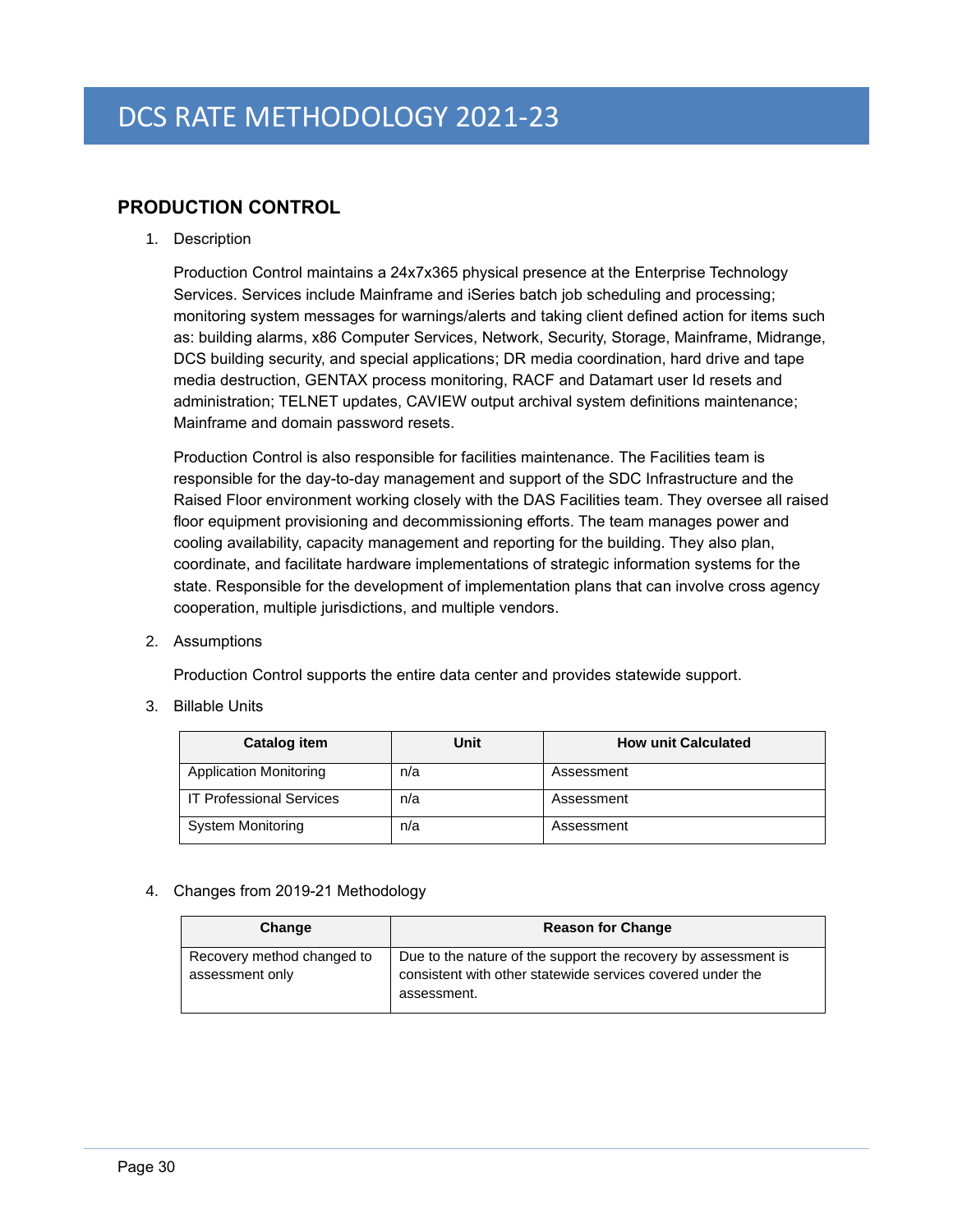# <span id="page-34-0"></span>**ENTERPRISE EMAIL**

# <span id="page-34-1"></span>**M365/Global Address List**

1. Description

Supports the Enterprise Microsoft 365 environment, Enterprise Shared Active Directory and Azure Active Directory Synchronization Services. Also implements and supports enterprise identity solutions such as Azure AD Connect and Microsoft Identity Manager. Responsible for the maintenance and operation of the State's Global Directory. Acts as a consultative resource to state agencies regarding Microsoft Office 365 and access to the State's Global Directory

Each account includes:

- a. M365 Apps such as Office, PowerPoint, Excel, OneNote, Teams, and Outlook
- b. Exchange Online services enable the sending, receiving, and reviewing of emails from Outlook clients, web browsers or mobile state issued devices. It incorporates calendaring and instant messaging within the email system and provides 100GB of storage.
- 2. Assumptions

Infrastructure costs – hosting services, enterprise licensing agreements, networking, and storage rates to support the Enterprise Email services.

Agencies are assessed for the M365 E5 license based on the agency position count and are responsible for M365 licenses that are needed beyond the position count.

3. Billable Units

| Catalog item                 | Unit                             | <b>How unit Calculated</b> |
|------------------------------|----------------------------------|----------------------------|
| M365 services                | Per User Object                  | Per User                   |
| Global address book services | Email Address per user<br>object | Per email address          |

#### 4. Changes from 2017-19 Methodology

| Change  | <b>Reason for Change</b>                                                                                                       |
|---------|--------------------------------------------------------------------------------------------------------------------------------|
| SB 5502 | Increased budget and forecasted usage needed to meet<br>the requirements of SB 5502 to provide a state-wide email<br>solution. |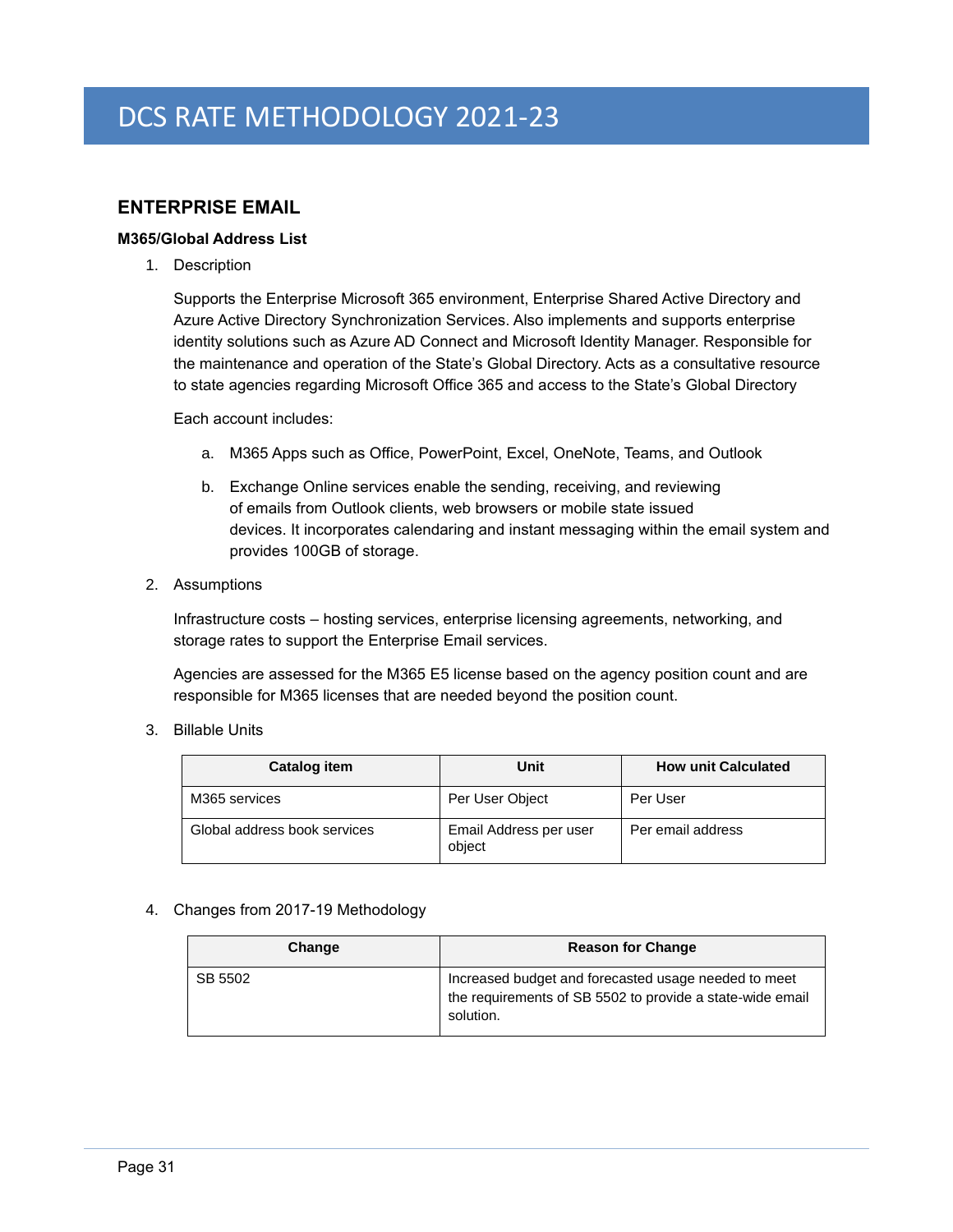# <span id="page-35-0"></span>**GLOSSARY**

### **Batch/Batch Processing**

A group of records or data processing jobs brought together for processing or transmission. Batch applications are processed on the mainframe without user interaction. A batch job is submitted on the computer; the job reads and processes data in bulk.

#### **BURR**

DCS Billing Usage & Revenue Recovery System - Provides customer invoicing and usage reporting.

### **Clustering**

A set of connected servers working closely together to provide improved performance and/or availability over a single server, such as high-availability or fail-over clusters. Computer clusters may be configured for different purposes ranging from general purpose business needs such as web-service support, to computation-intensive scientific calculations.

### **CICS (Customer Information Control System)**

An online transaction processing program, that has become the most common set of tools for building customer transaction applications for large enterprise mainframe computing. CICS is a transaction server that runs primarily on mainframe systems under z/OS and z/VSE.

#### **Cost Pool (Pooled/Pooling)**

A group of associated costs, that all relate to a specific service. Allows the association of direct and indirect costs to a specific service or, making it easier to determine the total amount of expenses involved with the provision of the service. Also known as cost center.

#### **CPU (Central Processing Unit)**

A single computing component which reads and executes program instructions (a CPU carries out the [instructions](http://en.wikipedia.org/wiki/Instruction_(computer_science)) of a [computer program](http://en.wikipedia.org/wiki/Computer_program) by performing the basic arithmetical, logical, and [input/output](http://en.wikipedia.org/wiki/Input/output) operations of the system).

### **DB2**

IBM relational database management system.

#### **DBMS (Data Base Management System)**

A software system that uses a standard method of cataloging, retrieving, and running queries on data; manages and organizes incoming data, and provides ways for the data to be modified or extracted by users or other programs.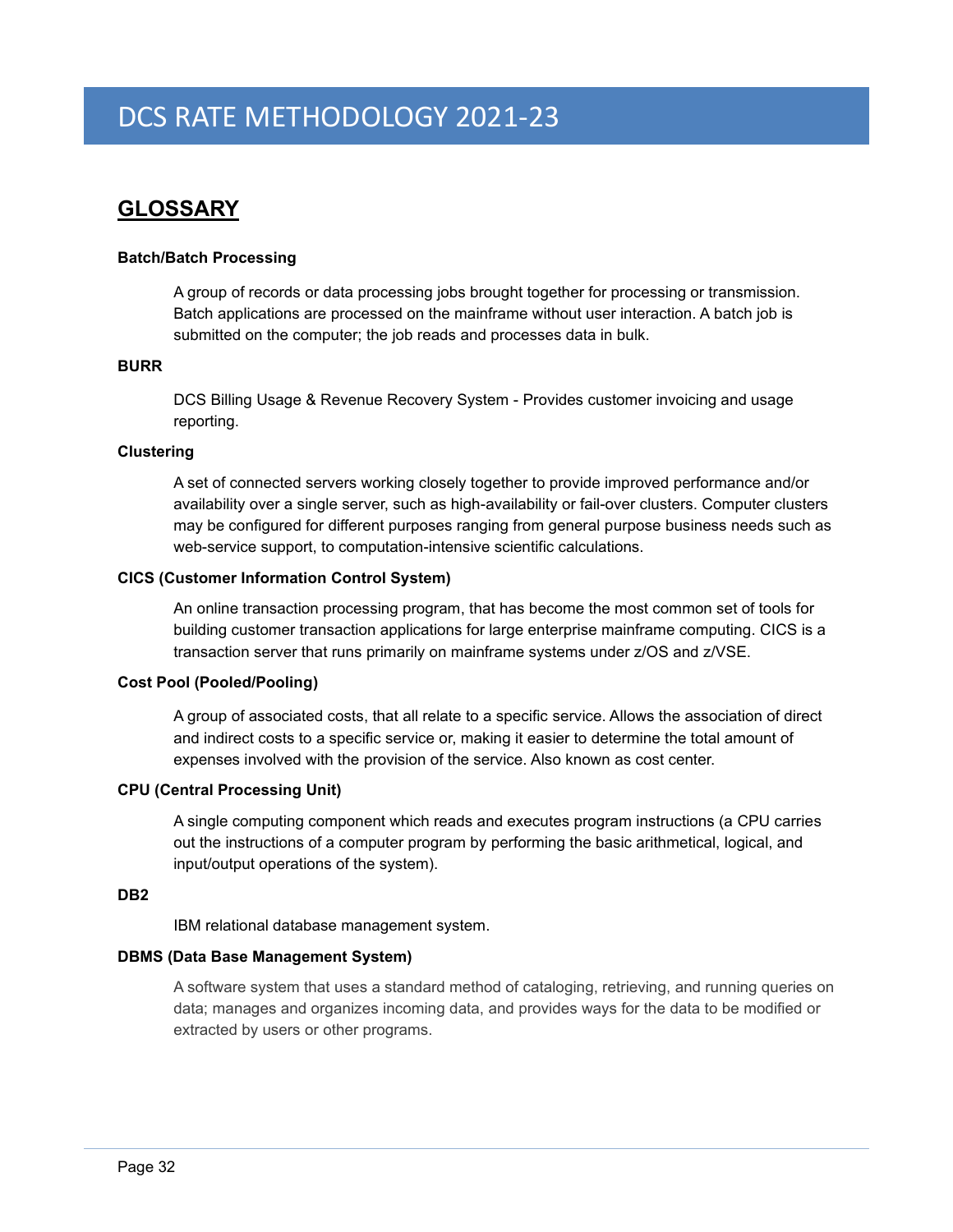### **Expedited Service**

A level of service above the standard, usually used for quick provision of service request, putting the expedited request ahead of other requests. Not currently provided as a formal service level.

#### **FTI (Federal Tax Information)**

Applies to individual's federal tax return information provided to agencies, and how this confidential data must be protected.

### **FTP (File Transfer Protocol)**

A standardized method of transferring files over the Internet. An application protocol used for transferring files to and from host computers.

### **Gb (Gigabit)**

A unit of data transfer equal to 1 billion bits per second. (A bit is a single character.) In network usage, refers to the volume of data that can be transmitted across a connection per second.

### **GB (Gigabyte)**

A unit of [digital information storage](http://en.wikipedia.org/wiki/Computer_data_storage) 1 billion bytes. (A byte is 8 characters.) In computing usage, refers to a volume of data.

#### **Interlata**

Calls between two Local Access and Transport Areas (LATAs); long distance calls.

# **LAN (Local Area Network)**

Networking of computing devices within the customers' physical locations and to the state network.

#### **Mb (Megabit)**

A unit of network speed equal to approximately 1 million or specifically 1,048,576 bits. (A bit is a single character.) In network usage, refers to the volume of data that can be transmitted across a connection per second.

# **MB (Megabyte)**

The **megabyte** is a multiple of the unit [byte](http://en.wikipedia.org/wiki/Byte) for digital information [storage](http://en.wikipedia.org/wiki/Computer_storage) or transmission with three different values depending on context: 1 million [bytes](http://en.wikipedia.org/wiki/Byte) generally for computer storage or transmission rates; 1,048,576 bytes generally for computer memory.

#### **Methodology**

The set of practices used to develop DCS rates; the method.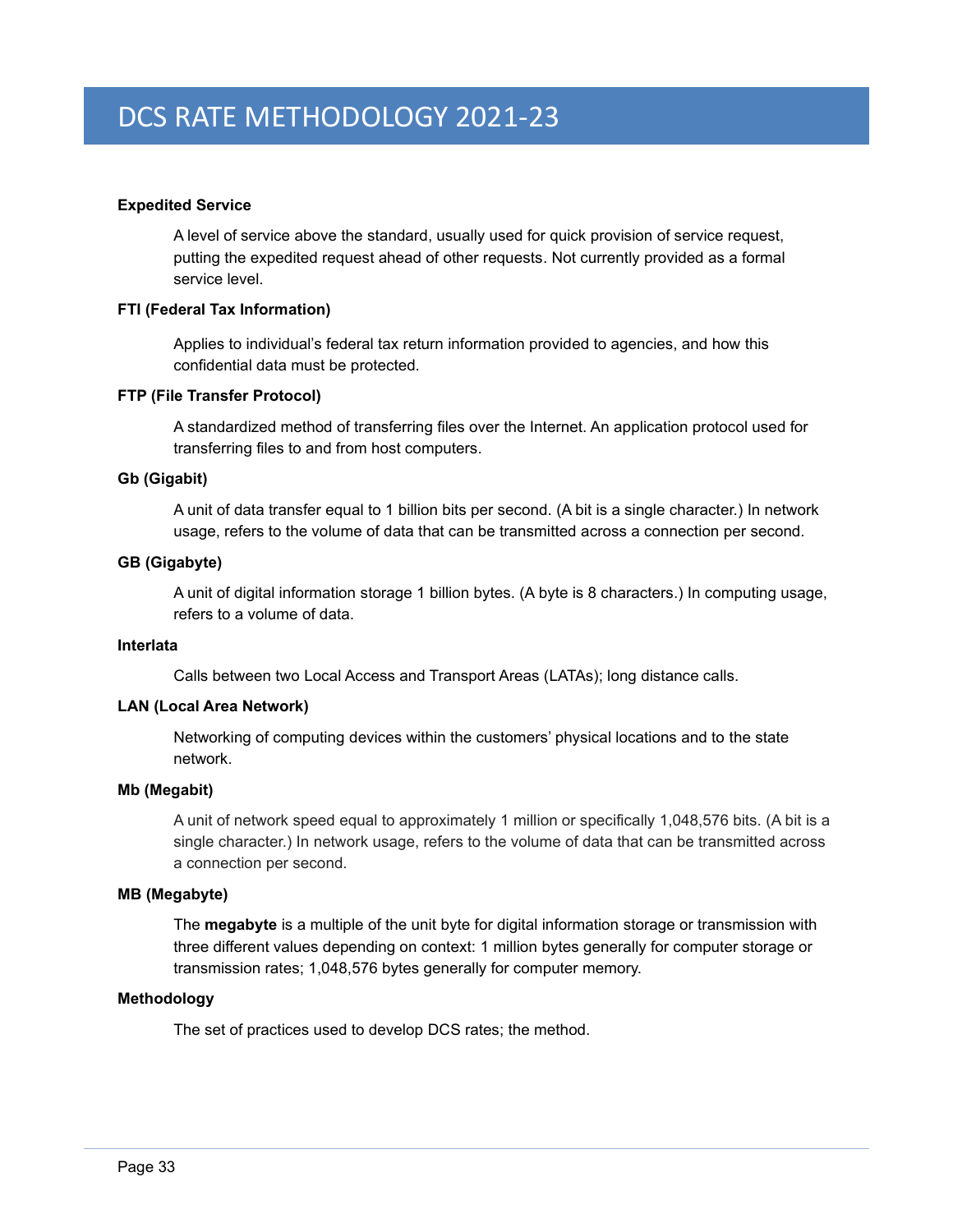#### **Middleware**

Middleware supports and simplifies complex [distributed applications.](http://en.wikipedia.org/wiki/Distributed_application) It includes [web servers,](http://en.wikipedia.org/wiki/Web_server) [application servers,](http://en.wikipedia.org/wiki/Application_server) messaging and similar tools that support application development and delivery. Middleware sits "in the middle" between [application software](http://en.wikipedia.org/wiki/Application_software) that may be working on different [operating systems.](http://en.wikipedia.org/wiki/Operating_system)

### **Midrange/Midrange Systems**

A class of server between the X86 Server systems Window/Linux servers and the mainframe system. DCS midrange systems are sometimes referred to as UNIX and iSeries systems.

#### **NAS (Network Attached Storage)**

Dedicated storage device that is setup with its own network address and provides data storage services to other devices on the network.

# **OS (Operating System)**

Software that communicates with the hardware and allows other programs to run.

### **POP (Policy Option Package)**

A state of Oregon budgetary term for proposed changes to agency programs or agency initiative requests. These proposals are not part of the base budget of an agency.

# **PMBOK (Project Management Body of Knowledge)**

A guide and internationally recognized standard for project management practices.

### **Price List of Goods and Services**

DAS services and related costs that will be included in agency budget for charges from DAS for the biennium.

#### **RAM (Random Access Memory)**

Temporary storage area of the server, used by the operating system, application programs and data in current use allowing for quicker access than other storage.

# **Remote/Remote Site**

Facility or location other than the Enterprise Technology Services.

### **SAN (Storage Area Network)**

A high-speed special purpose [network](http://searchnetworking.techtarget.com/definition/network) or sub network that interconnects data storage devices with data servers.

#### **Secure File Transfer Protocol (SFTP)**

A secure method of transferring files over the Internet. An application protocol used for securely transferring files to and from host computers.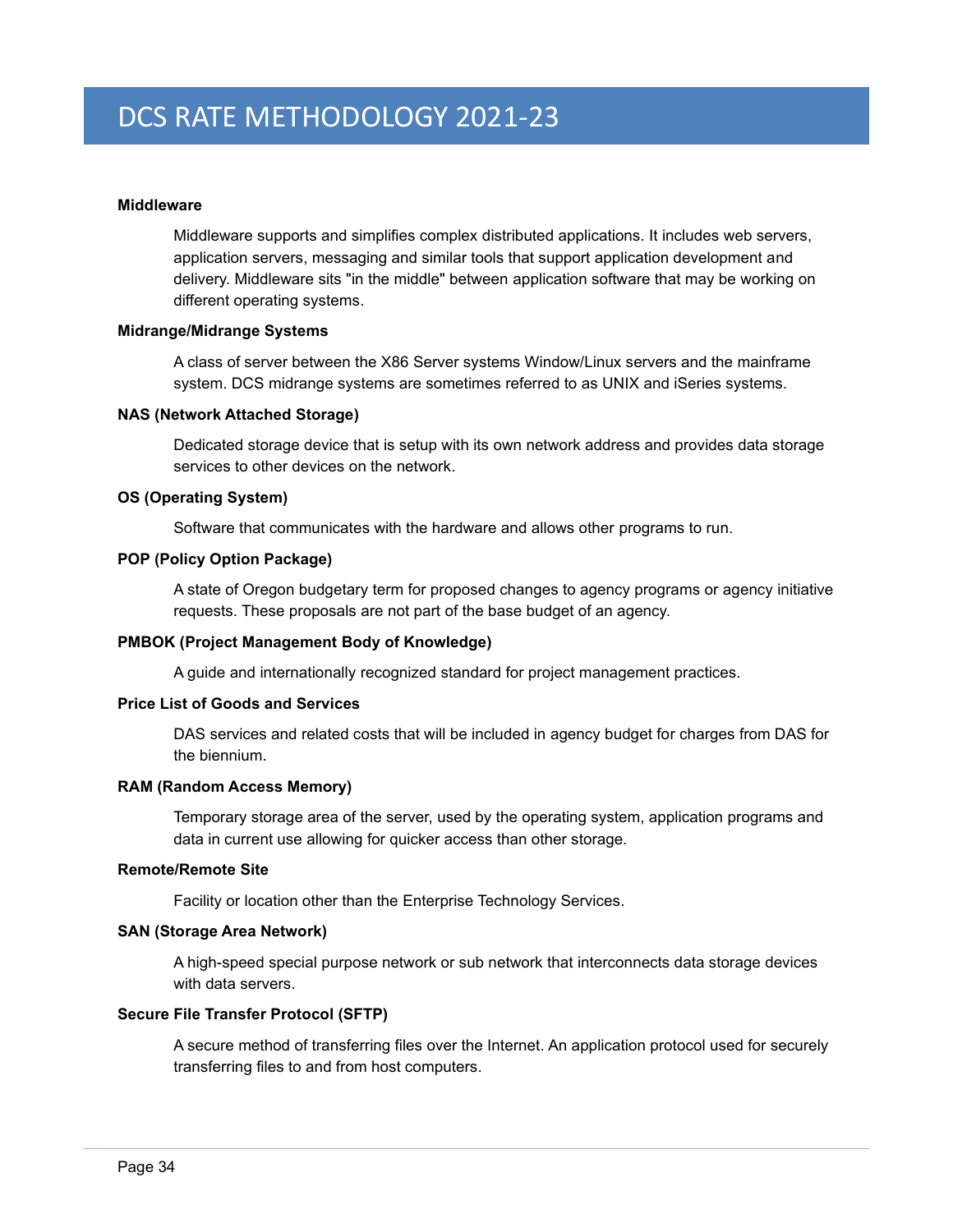### **Server Load Balancing**

A form of server clustering in which multiple servers are linked together to share job execution workload, cache, and request handling. ["Load-balancing"](http://en.wikipedia.org/wiki/Load_balancing_(computing)) clusters are configurations in which cluster-nodes share computational workload to provide better overall performance. For example, a web server cluster may assign different queries to different nodes, so the overall response time will be optimized.

#### **Service**

For the purposes of this document, a generic term meaning supplying a utility or commodity as used in service provider or service delivery; does not refer to the formal definition of an DCS service as defined in the DCS Service Catalog.

#### **Service Offering**

Individual services or products available under Service line services.

### **TSO/TSO Processing**

In the context of this methodology, TSO is Time Sharing Option on the mainframe and provides an interactive session with remote terminals. While essentially a type of batch job on its own, it provides the communication with a system that allows users to submit batch processing jobs, view data, monitor job flow, print, edit files, etc.

### **VSP/Hitachi VSP**

Hitachi Virtual Storage Platform, also known as VSP Supports [automated storage tiering,](http://en.wikipedia.org/wiki/Hierarchical_storage_management#Tiered_storage) known as Dynamic Tiering, to automate the movement of data between tiers to optimize performance.

# **Windows**

Brand name of Microsoft operating systems.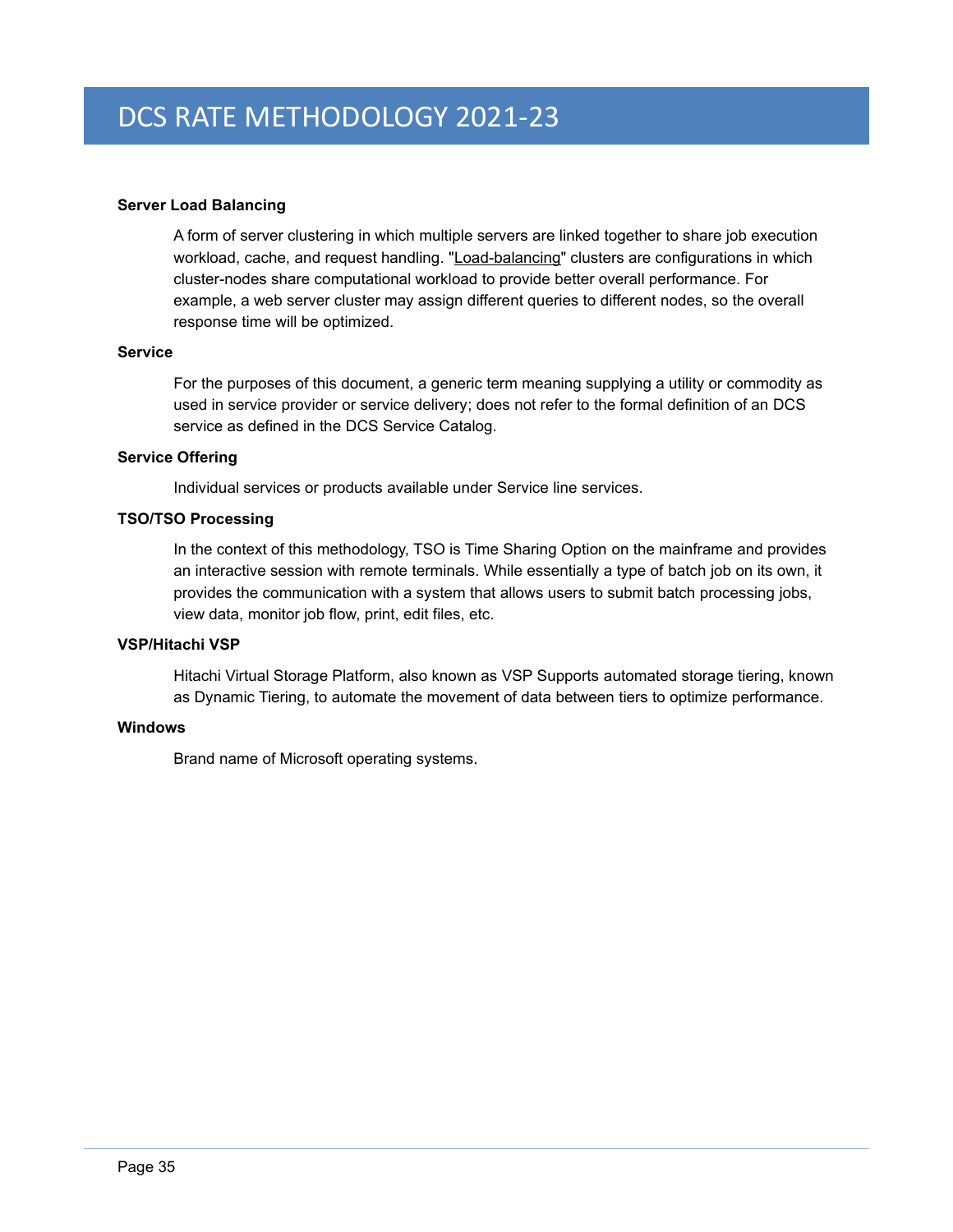# <span id="page-39-0"></span>**APPENDIX A**

# **Limited-Service Offerings**

The following services are listed on the 2019-21 DCS Rate sheet but are not a service that are sold to new customers.

| <b>Service</b>             | Reason                                                                                                                               |
|----------------------------|--------------------------------------------------------------------------------------------------------------------------------------|
| <b>Special Fiberstrand</b> | Not a current service offering. Network Circuits installed in<br>the Capitol Mall from 2007-11. Services provided to D0C<br>and OHA. |
| zVM Guest Instance         | Not a current service offering. Service provided to Agency<br>156040 Legislative Admin (OLIS) only.                                  |
|                            |                                                                                                                                      |
|                            |                                                                                                                                      |

**Special Fiberstrand** – The use of fiberstrands available from Telecommunications vendors for customers to establish their own optical connections between two locations. DCS will establish this connection by lighting up the dark fiber provided by a Telecommunications vendor.

**zVM Guest** – See Service Agreement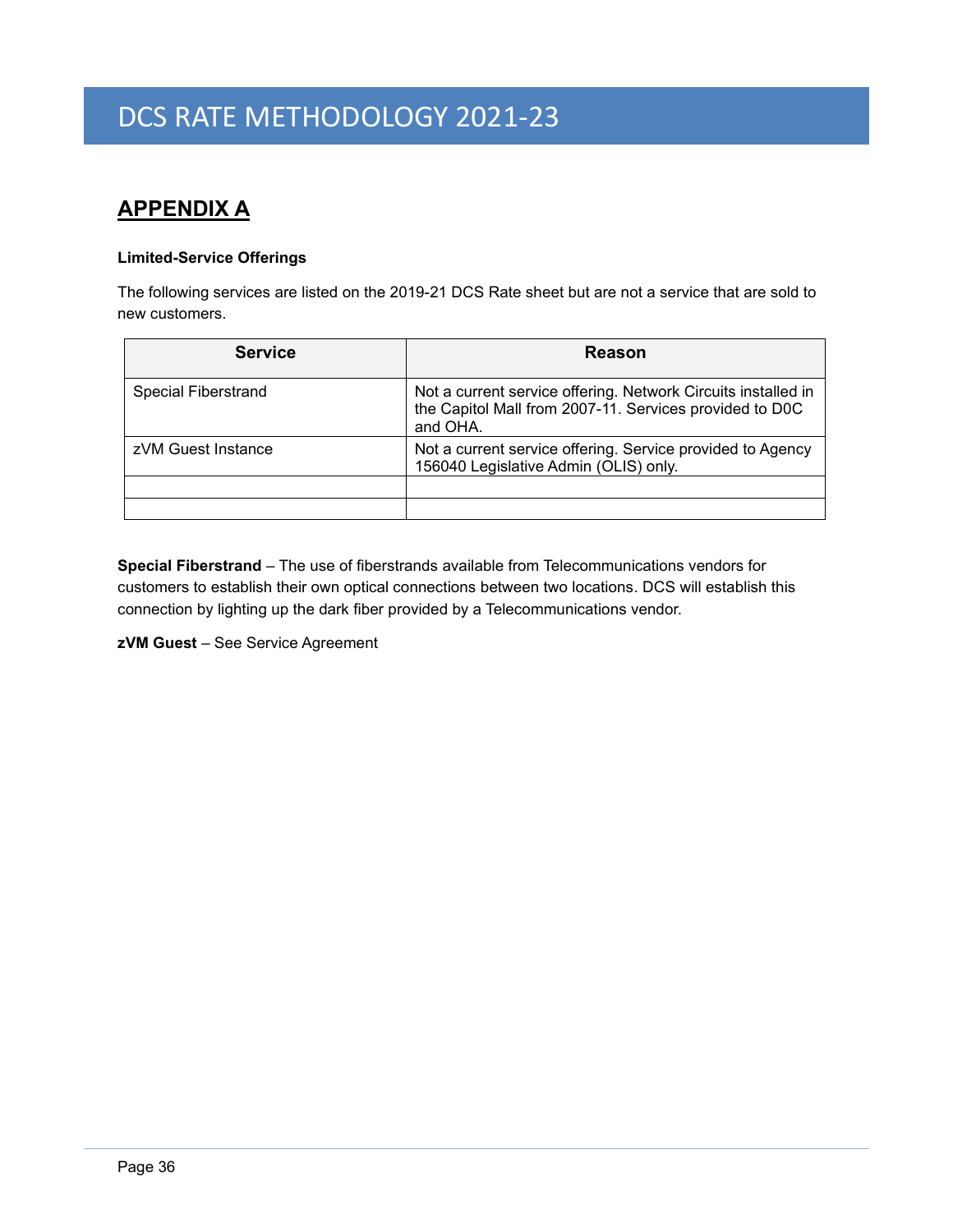# <span id="page-40-0"></span>**APPENDIX B**

The State Data Center is a self-supported building and all facilities-related expenses (repairs, maintenance, yard service, etc.) are paid solely by DCS.

Calculations for the raised floor are based on the following square footage occupied by specific service lines. The allocated cost then becomes part of the service rates:

| <b>Service Line</b>     | Percentage |
|-------------------------|------------|
| X86 Server              | 24.14      |
| Mainframe               | 3.45       |
| Midrange                | 2.46       |
| <b>Network LAN</b>      | 10.84      |
| Storage                 | 21.67      |
| Colocation <sup>2</sup> | 37.44      |
| Total                   | 100%       |

DCS occupies office space in the data center and the print plant. The cost allocation for office space is based on FTE and becomes part of the service rates or assessment.

DCS rents additional space for warehousing and network maintenance. These costs are allocated by program and become part of the service rates or assessment.

<sup>&</sup>lt;sup>2</sup> OHA/MMIS will be billed for floor space occupied at the colocation rate.